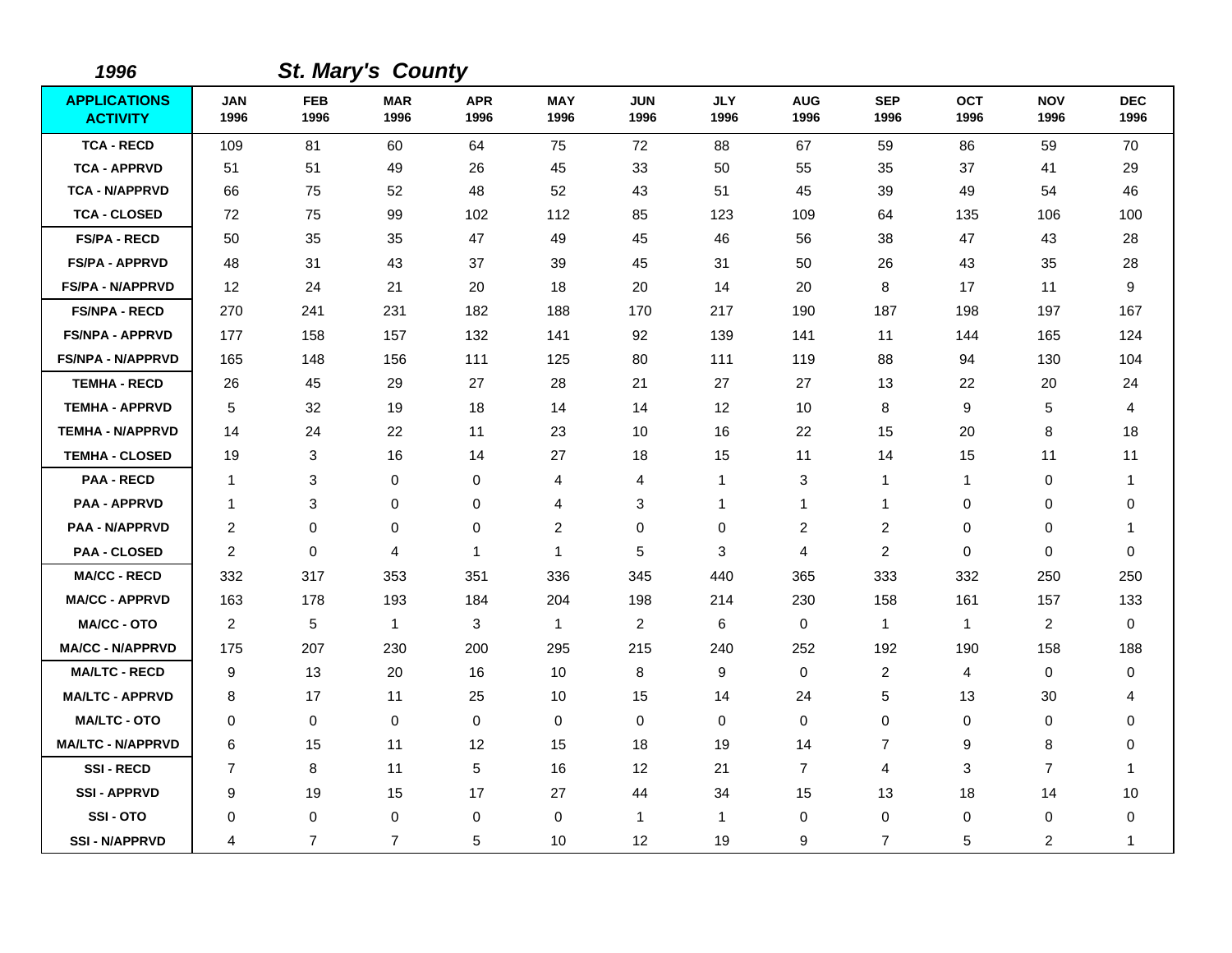| 1996                             |                    |                    | <b>St. Mary's County</b> |                    |                    |                    |                    |                    |                    |                    |                    |                    |
|----------------------------------|--------------------|--------------------|--------------------------|--------------------|--------------------|--------------------|--------------------|--------------------|--------------------|--------------------|--------------------|--------------------|
| <b>CASELOAD</b><br><b>COUNTS</b> | <b>JAN</b><br>1996 | <b>FEB</b><br>1996 | <b>MAR</b><br>1996       | <b>APR</b><br>1996 | <b>MAY</b><br>1996 | <b>JUN</b><br>1996 | <b>JLY</b><br>1996 | <b>AUG</b><br>1996 | <b>SEP</b><br>1996 | <b>OCT</b><br>1996 | <b>NOV</b><br>1996 | <b>DEC</b><br>1996 |
| <b>TCA - CASE/PAID</b>           | 971                | 961                | 934                      | 885                | 844                | 813                | 775                | 753                | 736                | 670                | 652                | 626                |
| <b>TCA - ADULT/RECIP</b>         | 895                | 882                | 853                      | 803                | 760                | 738                | 694                | 670                | 657                | 596                | 576                | 555                |
| <b>TCA - CHILD/RECIP</b>         | 1,756              | 1,745              | 1,712                    | 1,648              | 1,597              | 1,524              | 1,455              | 1,400              | 1,384              | 1,253              | 1,233              | 1,190              |
| <b>TCA - TOTAL/RECIP</b>         | 2,651              | 2,627              | 2,565                    | 2,451              | 2,357              | 2,262              | 2,149              | 2,070              | 2,041              | 1,849              | 1,809              | 1,745              |
| <b>TCA - NET/EXPEND</b>          | \$304,313          | \$301,477          | \$294,205                | \$279,354          | \$264,116          | \$253,428          | \$236,527          | \$229,153          | \$225,094          | \$202,575          | \$197,939          | \$190,871          |
| <b>FS/PA - H/HOLD CERT</b>       | 1,124              | 1,123              | 1,119                    | 1,100              | 1,074              | 1,041              | 1,007              | 982                | 971                | 937                | 892                | 874                |
| <b>FS/PA - H/HOLD PART</b>       | 1,123              | 1.120              | 1.117                    | 1.100              | 1,072              | 1.038              | 1.006              | 979                | 970                | 936                | 892                | 874                |
| <b>FS/PA - INDVD PART</b>        | 2,679              | 2,663              | 2,642                    | 2,600              | 2,511              | 2,395              | 2,277              | 2,186              | 2,157              | 2,033              | 1,921              | 1,881              |
| <b>FS/NPA - H/HOLD CERT</b>      | 1,239              | 1,236              | 1,246                    | 1,243              | 1,236              | 1,232              | 1,249              | 1,281              | 1,258              | 1,299              | 1,342              | 1,341              |
| <b>FS/NPA - H/HOLD PART</b>      | 1,230              | 1,222              | 1,239                    | 1,238              | 1,231              | 1,230              | 1,243              | 1,277              | 1,256              | 1,295              | 1,334              | 1,339              |
| <b>FS/NPA - INDVD PART</b>       | 3,049              | 3,037              | 3,126                    | 3,132              | 3,148              | 3,165              | 3,185              | 3,292              | 3,253              | 3,390              | 3,569              | 3,592              |
| <b>FS/TOTAL - ISSUED</b>         | \$438,953          | \$440,708          | \$444,774                | \$439,852          | \$429,776          | \$417,787          | \$410,877          | \$411,735          | \$405,179          | \$413,479          | \$406,222          | \$405,461          |
| <b>GPA/PW - CASE/PAID</b>        | 5                  | 4                  | 3                        | 8                  | 6                  | 2                  | $\overline{c}$     | $\mathbf{1}$       | 2                  | 0                  | $\overline{c}$     | 1                  |
| <b>TEMHA - CASE/PAID</b>         | 5                  | 105                | 130                      | 133                | 120                | 123                | 134                | 128                | 122                | 119                | 113                | 99                 |
| <b>TEMHA - RECIP</b>             | 5                  | 99                 | 126                      | 120                | 113                | 121                | 133                | 125                | 119                | 117                | 113                | 99                 |
| <b>TEMHA - NET/EXPEND</b>        | \$682              | (\$5,194)          | \$5,626                  | \$3,224            | (\$21,628)         | \$10,468           | (\$6,234)          | \$26,919           | \$14,120           | \$10,369           | \$2,807            | (\$30,181)         |
| <b>PAA - CASE/PAID</b>           | 39                 | 42                 | 39                       | 38                 | 39                 | 39                 | 39                 | 36                 | 37                 | 37                 | 37                 | 37                 |
| <b>PAA - RECIP</b>               | 39                 | 42                 | 39                       | 38                 | 39                 | 39                 | 39                 | 36                 | 37                 | 37                 | 37                 | 37                 |
| <b>PAA - NET/EXPEND</b>          | \$8,085            | \$8,486            | \$7,093                  | \$7,011            | \$7,302            | \$8,158            | \$8,122            | \$7,876            | \$8,473            | \$8,413            | \$8,473            | \$8,473            |
| <b>MA\CC - CUC</b>               | 1,508              | 1,613              | 1,534                    | 1,665              | 1,549              | 1,658              | 1,578              | 1,635              | 1,758              | 1,677              | 1,791              | 1,643              |
| <b>MA\CC - SPEND DOWN</b>        | 34                 | 42                 | 32                       | 39                 | 41                 | 47                 | 36                 | 32                 | 46                 | 29                 | 36                 | 31                 |
| <b>MA\LTC - CUC</b>              | 294                | 306                | 306                      | 321                | 321                | 322                | 324                | 328                | 322                | 326                | 333                | 301                |
| <b>MA\LTC - SPEND DOWN</b>       | 0                  | $\mathbf 0$        | $\mathbf 0$              | $\mathbf 0$        | $\mathbf 0$        | $\mathbf 0$        | $\mathbf 0$        | 0                  | $\mathbf 0$        | 0                  | 0                  | 0                  |
| SSI-CUC                          | 1,122              | 1,134              | 1,133                    | 1,139              | 1,098              | 1,112              | 1,135              | 1,144              | 1,154              | 1,157              | 1,161              | 1,161              |
| <b>TCA - RECONS</b>              | 114                | 133                | 147                      | 119                | 69                 | 93                 | 118                | 93                 | 80                 | 70                 | 63                 | 93                 |
| <b>PAA - RECONS</b>              | $\Omega$           | 0                  | $\mathbf 0$              | $\mathbf{1}$       | $\overline{c}$     | $\mathbf 0$        | $\mathbf 0$        | 0                  | $\mathbf 0$        | $\mathbf 0$        | 0                  | 0                  |
| <b>PA/FS - RECONS</b>            | 150                | 172                | 176                      | 151                | 106                | 124                | 157                | 125                | 130                | 73                 | 81                 | 122                |
| <b>NPA/FS - RECONS</b>           | 124                | 134                | 145                      | 119                | 88                 | 117                | 137                | 145                | 108                | 62                 | 68                 | 114                |
| <b>MA/CC - RECONS</b>            | 107                | 104                | 116                      | 105                | 62                 | 90                 | 103                | 116                | 102                | 78                 | 93                 | 106                |
| <b>MA/LTC - RECONS</b>           | 2                  | $\overline{4}$     | 8                        | $\overline{7}$     | $\overline{a}$     | $\overline{c}$     | 5                  | 6                  | $\overline{4}$     | 6                  | 2                  | 4                  |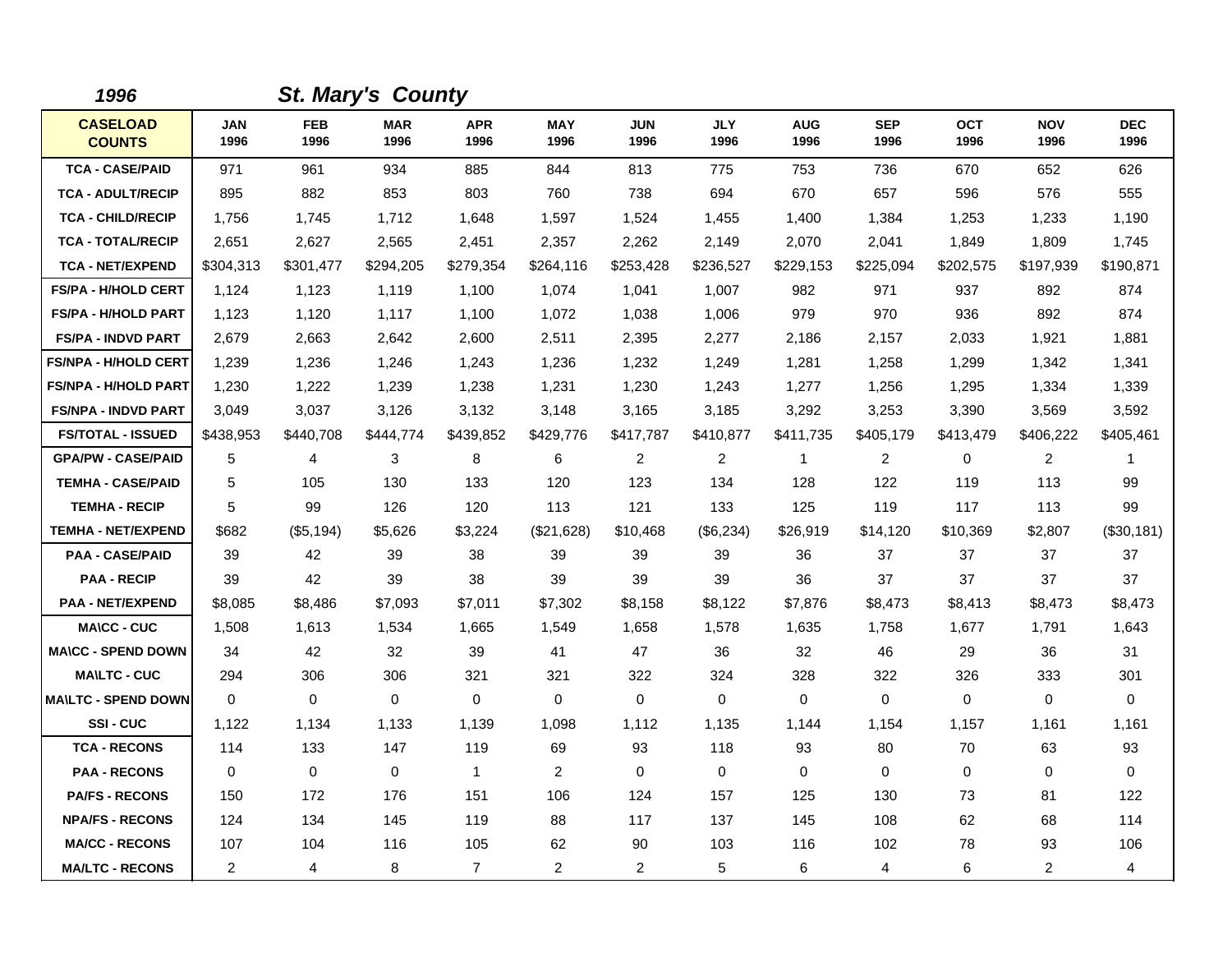| 1997                                   |                    |                    | <b>St. Mary's County</b> |                    |                    |                    |                    |                    |                    |                    |                    |                    |
|----------------------------------------|--------------------|--------------------|--------------------------|--------------------|--------------------|--------------------|--------------------|--------------------|--------------------|--------------------|--------------------|--------------------|
| <b>APPLICATIONS</b><br><b>ACTIVITY</b> | <b>JAN</b><br>1997 | <b>FEB</b><br>1997 | <b>MAR</b><br>1997       | <b>APR</b><br>1997 | <b>MAY</b><br>1997 | <b>JUN</b><br>1997 | <b>JLY</b><br>1997 | <b>AUG</b><br>1997 | <b>SEP</b><br>1997 | <b>OCT</b><br>1997 | <b>NOV</b><br>1997 | <b>DEC</b><br>1997 |
| <b>TCA - RECD</b>                      | 63                 | 58                 | 51                       | 51                 | 50                 | 58                 | 79                 | 71                 | 48                 | 59                 | 38                 | 38                 |
| <b>TCA - APPRVD</b>                    | 23                 | 37                 | 34                       | 33                 | 34                 | 29                 | 38                 | 33                 | 24                 | 39                 | 24                 | 30                 |
| <b>TCA - N/APPRVD</b>                  | 47                 | 46                 | 43                       | 26                 | 29                 | 43                 | 50                 | 50                 | 45                 | 19                 | 23                 | 24                 |
| <b>TCA - CLOSED</b>                    | 87                 | 42                 | 37                       | 36                 | 56                 | 67                 | 181                | 77                 | 56                 | 60                 | 38                 | 47                 |
| <b>FS/PA - RECD</b>                    | 39                 | 24                 | 18                       | 26                 | 26                 | 21                 | 32                 | 29                 | 21                 | 27                 | 25                 | 19                 |
| <b>FS/PA - APPRVD</b>                  | 30                 | 29                 | 20                       | 26                 | 26                 | 15                 | 22                 | 22                 | 21                 | 22                 | 22                 | 21                 |
| FS/PA - N/APPRVD                       | 13                 | 9                  | 6                        | 10                 | 8                  | 10                 | 15                 | 6                  | $\overline{7}$     | $\overline{7}$     | 5                  | 10                 |
| <b>FS/NPA - RECD</b>                   | 215                | 158                | 129                      | 117                | 122                | 152                | 174                | 174                | 150                | 95                 | 165                | 178                |
| <b>FS/NPA - APPRVD</b>                 | 147                | 92                 | 91                       | 78                 | 74                 | 95                 | 117                | 108                | 93                 | 99                 | 109                | 121                |
| <b>FS/NPA - N/APPRVD</b>               | 133                | 91                 | 110                      | 99                 | 73                 | 100                | 107                | 109                | 83                 | 194                | 100                | 115                |
| <b>TEMHA - RECD</b>                    | 22                 | 23                 | 22                       | 26                 | 29                 | 22                 | 22                 | 27                 | 20                 | 25                 | 14                 | 18                 |
| <b>TEMHA - APPRVD</b>                  | 23                 | 13                 | 13                       | 11                 | 16                 | 13                 | 17                 | 14                 | 17                 | 18                 | 9                  | 4                  |
| <b>TEMHA - N/APPRVD</b>                | 23                 | 11                 | 16                       | 24                 | 25                 | 14                 | 21                 | 13                 | 12                 | 11                 | 10                 | 19                 |
| <b>TEMHA - CLOSED</b>                  | 20                 | 10                 | 22                       | 16                 | 15                 | 16                 | $\overline{7}$     | 14                 | 9                  | 27                 | 10                 | 8                  |
| <b>PAA - RECD</b>                      | $\overline{c}$     | 1                  | $\overline{c}$           | 0                  | $\mathbf{1}$       | $\overline{2}$     | 3                  | 2                  | $\mathbf 0$        | $\mathbf{1}$       | $\mathbf{1}$       | 0                  |
| <b>PAA - APPRVD</b>                    | 0                  | 1                  | $\overline{c}$           | 1                  | 0                  | $\mathbf{1}$       | 4                  | $\mathbf{1}$       | $\mathbf 0$        | 0                  | 2                  | 1                  |
| <b>PAA - N/APPRVD</b>                  | $\overline{1}$     | $\overline{c}$     | 0                        | 0                  | 0                  | $\mathbf 1$        | 1                  | 1                  | $\mathbf 0$        | $\overline{c}$     | $\mathbf 0$        | 0                  |
| <b>PAA - CLOSED</b>                    | $\overline{1}$     | $\mathbf{1}$       | 3                        | 3                  | 0                  | $\mathbf{1}$       | 2                  | $\mathbf{1}$       | 0                  | $\overline{c}$     | 5                  | $\mathbf{1}$       |
| <b>MA/CC - RECD</b>                    | 297                | 263                | 277                      | 240                | 263                | 278                | 342                | 267                | 284                | 287                | 277                | 307                |
| <b>MA/CC - APPRVD</b>                  | 158                | 163                | 172                      | 180                | 172                | 151                | 187                | 167                | 149                | 164                | 144                | 170                |
| <b>MA/CC - OTO</b>                     | $\mathbf{1}$       | $\mathbf{1}$       | $\mathbf{1}$             | $\overline{c}$     | 3                  | 3                  | $\mathbf{1}$       | $\overline{c}$     | 0                  | $\overline{c}$     | $\pmb{0}$          | 1                  |
| <b>MA/CC - N/APPRVD</b>                | 260                | 155                | 169                      | 180                | 152                | 180                | 211                | 234                | 174                | 153                | 150                | 186                |
| <b>MA/LTC - RECD</b>                   | 4                  | 4                  | $\overline{2}$           | 3                  | $\mathbf{1}$       | 6                  | 9                  | 6                  | $\mathbf{1}$       | 11                 | 6                  | 16                 |
| <b>MA/LTC - APPRVD</b>                 | 8                  | 25                 | 19                       | 20                 | 17                 | $\overline{7}$     | 5                  | 27                 | 9                  | 21                 | 11                 | 15                 |
| <b>MA/LTC - OTO</b>                    | 0                  | 0                  | 0                        | 0                  | 0                  | 0                  | 0                  | 0                  | 0                  | 0                  | 0                  | 0                  |
| <b>MA/LTC - N/APPRVD</b>               | 6                  | 6                  | $\overline{7}$           | $\mathbf{1}$       | 4                  | 14                 | 12                 | 15                 | 3                  | 21                 | 9                  | 17                 |
| <b>SSI-RECD</b>                        | 6                  | 4                  | 4                        | $\overline{7}$     | 9                  | 6                  | $\overline{7}$     | 11                 | 5                  | 4                  | 2                  | 9                  |
| <b>SSI-APPRVD</b>                      | 11                 | 11                 | 43                       | 16                 | 20                 | 12                 | 16                 | 21                 | 12                 | 13                 | 9                  | 14                 |
| SSI-OTO                                | 0                  | 0                  | $\mathbf{1}$             | 1                  | $\mathbf{1}$       | 0                  | 0                  | 1                  | 0                  | 0                  | 0                  | 0                  |
| <b>SSI-N/APPRVD</b>                    | 3                  | 5                  | 6                        | 5                  | 7                  | 7                  | 6                  | 9                  | 10                 | $\overline{c}$     | $\overline{c}$     | 8                  |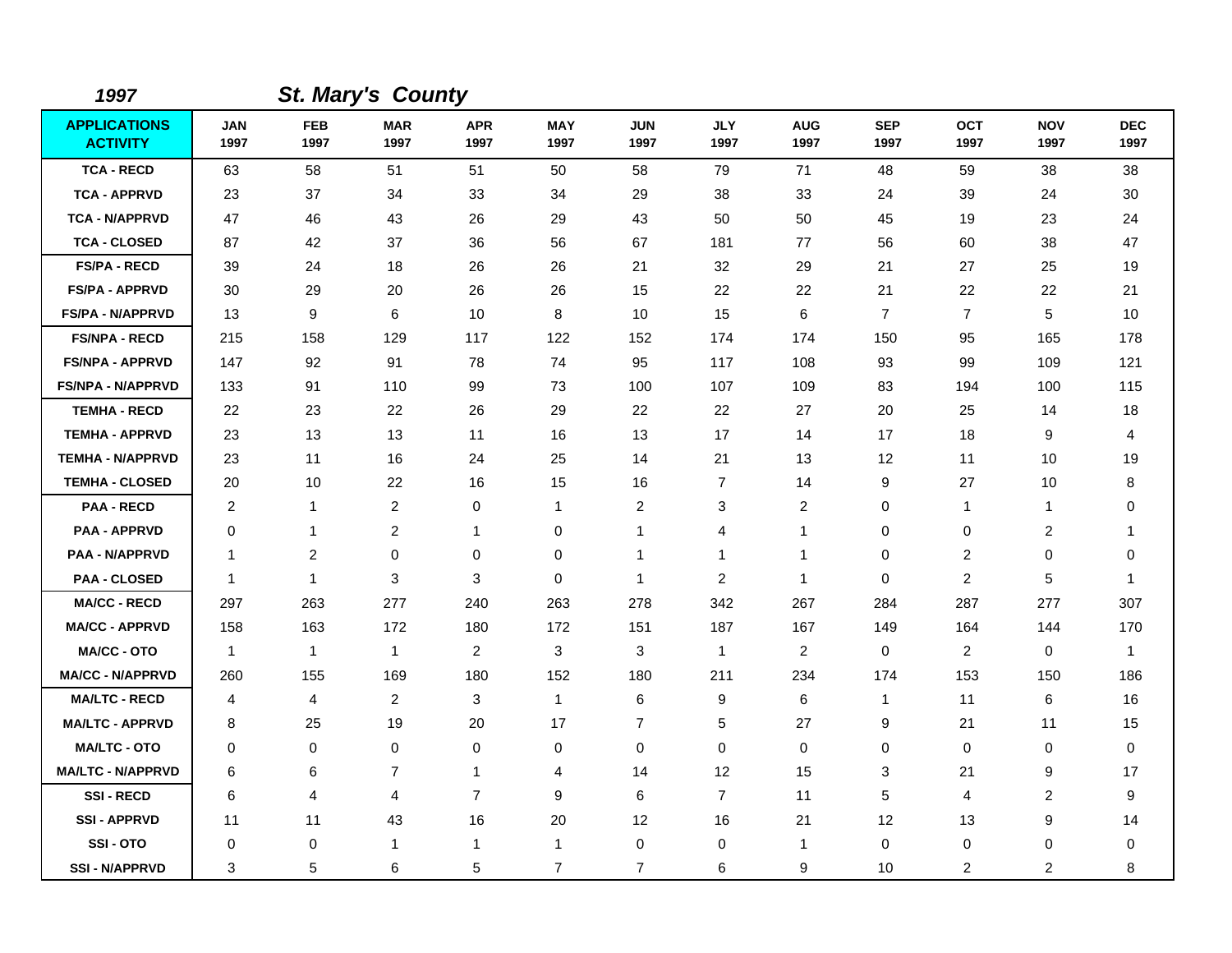| 1997                             |                    |                    | <b>St. Mary's County</b> |                    |                    |                    |                    |                    |                    |                    |                    |                    |
|----------------------------------|--------------------|--------------------|--------------------------|--------------------|--------------------|--------------------|--------------------|--------------------|--------------------|--------------------|--------------------|--------------------|
| <b>CASELOAD</b><br><b>COUNTS</b> | <b>JAN</b><br>1997 | <b>FEB</b><br>1997 | <b>MAR</b><br>1997       | <b>APR</b><br>1997 | <b>MAY</b><br>1997 | <b>JUN</b><br>1997 | <b>JLY</b><br>1997 | <b>AUG</b><br>1997 | <b>SEP</b><br>1997 | <b>OCT</b><br>1997 | <b>NOV</b><br>1997 | <b>DEC</b><br>1997 |
| <b>TCA - CASE/PAID</b>           | 593                | 602                | 608                      | 603                | 587                | 568                | 520                | 496                | 475                | 457                | 442                | 427                |
| <b>TCA - ADULT/RECIP</b>         | 550                | 562                | 557                      | 558                | 545                | 505                | 488                | 440                | 419                | 404                | 385                | 375                |
| <b>TCA - CHILD/RECIP</b>         | 1,155              | 1,175              | 1,146                    | 1,145              | 1,102              | 1,042              | 1,050              | 933                | 894                | 876                | 848                | 825                |
| <b>TCA - TOTAL/RECIP</b>         | 1,705              | 1.737              | 1.703                    | 1,703              | 1,647              | 1.547              | 1,538              | 1,373              | 1,313              | 1,280              | 1,233              | 1,200              |
| <b>TCA - NET/EXPEND</b>          | \$187,700          | \$191,452          | \$191,987                | \$201,191          | \$184,157          | \$175,697          | \$169,665          | \$159,976          | \$149,641          | \$156,697          | \$147,433          | \$143,143          |
| <b>FS/PA - H/HOLD CERT</b>       | 841                | 857                | 862                      | 856                | 845                | 824                | 788                | 745                | 755                | 727                | 729                | 706                |
| <b>FS/PA - H/HOLD PART</b>       | 841                | 853                | 862                      | 855                | 844                | 824                | 786                | 745                | 753                | 726                | 729                | 704                |
| <b>FS/PA - INDVD PART</b>        | 1,781              | 1,804              | 1,826                    | 1,791              | 1,771              | 1,717              | 1,629              | 1,493              | 1,491              | 1,414              | 1,408              | 1,352              |
| FS/NPA - H/HOLD CERT             | 1,327              | 1,336              | 1,356                    | 1,379              | 1,367              | 1,333              | 1,300              | 1,292              | 1,204              | 1,184              | 1,163              | 1,174              |
| <b>FS/NPA - H/HOLD PART</b>      | 1,323              | 1,333              | 1,355                    | 1,376              | 1,364              | 1,329              | 1,294              | 1,288              | 1,201              | 1,180              | 1,155              | 1,169              |
| <b>FS/NPA - INDVD PART</b>       | 3,572              | 3,587              | 3,653                    | 3,717              | 3,691              | 3,616              | 3,514              | 3,545              | 3,353              | 3,277              | 3,223              | 3,249              |
| <b>FS/TOTAL - ISSUED</b>         | \$384,452          | \$390,826          | \$397,435                | \$397,421          | \$393,717          | \$377,612          | \$361,807          | \$348,717          | \$332,388          | \$328,965          | \$321,602          | \$318,437          |
| <b>GPA/PW - CASE/PAID</b>        | 5                  | 5                  | 2                        | $\mathbf 0$        | 3                  | 1                  | 5                  | 0                  | 0                  | 0                  | 0                  | 0                  |
| <b>TEMHA - CASE/PAID</b>         | 123                | 120                | 103                      | 104                | 108                | 99                 | 124                | 109                | 122                | 120                | 114                | 107                |
| <b>TEMHA - RECIP</b>             | 120                | 120                | 102                      | 101                | 104                | 98                 | 123                | 109                | 120                | 119                | 113                | 105                |
| <b>TEMHA - NET/EXPEND</b>        | \$42,778           | \$8,327            | $-$1,006$                | \$3,067            | \$529              | \$9,725            | \$11,258           | $-$1,928$          | \$4,214            | \$4,148            | \$9,677            | $-$6,910$          |
| <b>PAA - CASE/PAID</b>           | 37                 | 36                 | 38                       | 35                 | 34                 | 34                 | 39                 | 36                 | 40                 | 37                 | 35                 | 36                 |
| <b>PAA - RECIP</b>               | 63                 | 53                 | 38                       | 59                 | 60                 | 50                 | 53                 | 51                 | 54                 | 51                 | 57                 | 58                 |
| <b>PAA - NET/EXPEND</b>          | \$8,298            | \$8,157            | \$8,346                  | \$7,575            | \$7,573            | \$8,093            | \$8,501            | \$8,330            | \$8,500            | \$8,282            | \$8,225            | \$7,815            |
| <b>MA\CC - CUC</b>               | 1,704              | 1,815              | 1,772                    | 1,887              | 1,818              | 1,898              | 1,830              | 1,789              | 1,891              | 1,823              | 1,933              | 1,834              |
| <b>MA\CC - SPEND DOWN</b>        | 31                 | 39                 | 23                       | 32                 | 28                 | 45                 | 39                 | 28                 | 38                 | 35                 | 43                 | 31                 |
| <b>MAILTC - CUC</b>              | 314                | 329                | 326                      | 340                | 343                | 341                | 334                | 340                | 338                | 335                | 341                | 334                |
| <b>MA\LTC - SPEND DOWN</b>       | $\mathbf 0$        | 0                  | $\mathbf 0$              | $\mathbf 0$        | $\mathbf 0$        | 0                  | $\mathbf 0$        | 0                  | 0                  | $\mathbf 0$        | 0                  | 0                  |
| SSI-CUC                          | 1,161              | 1,160              | 1,171                    | 1,170              | 1,170              | 1,178              | 1,155              | 1,154              | 1,149              | 1,141              | 1,143              | 1,125              |
| <b>TCA - RECONS</b>              | 435                | 21                 | $\overline{2}$           | 9                  | 35                 | 62                 | 66                 | 21                 | 39                 | 23                 | 25                 | 44                 |
| <b>PAA - RECONS</b>              | $\Omega$           | 0                  | $\mathbf 0$              | 3                  | $\mathbf 0$        | $\mathbf 0$        | $\Omega$           | 0                  | 0                  | $\Omega$           | $\mathbf 0$        | 0                  |
| <b>PA/FS - RECONS</b>            | 707                | 26                 | 8                        | 31                 | 67                 | 106                | 103                | 49                 | 64                 | 66                 | 79                 | 85                 |
| <b>NPA/FS - RECONS</b>           | 809                | 31                 | 9                        | 43                 | 77                 | 91                 | 110                | 79                 | 68                 | 69                 | 51                 | 104                |
| <b>MA/CC - RECONS</b>            | 865                | 72                 | 39                       | 60                 | 92                 | 125                | 163                | 113                | 90                 | 100                | 93                 | 149                |
| <b>MA/LTC - RECONS</b>           | 36                 | $\overline{2}$     | 5                        | 3                  | $\mathbf{1}$       | $\overline{7}$     | 4                  | 5                  | 5                  | 9                  | 6                  | 9                  |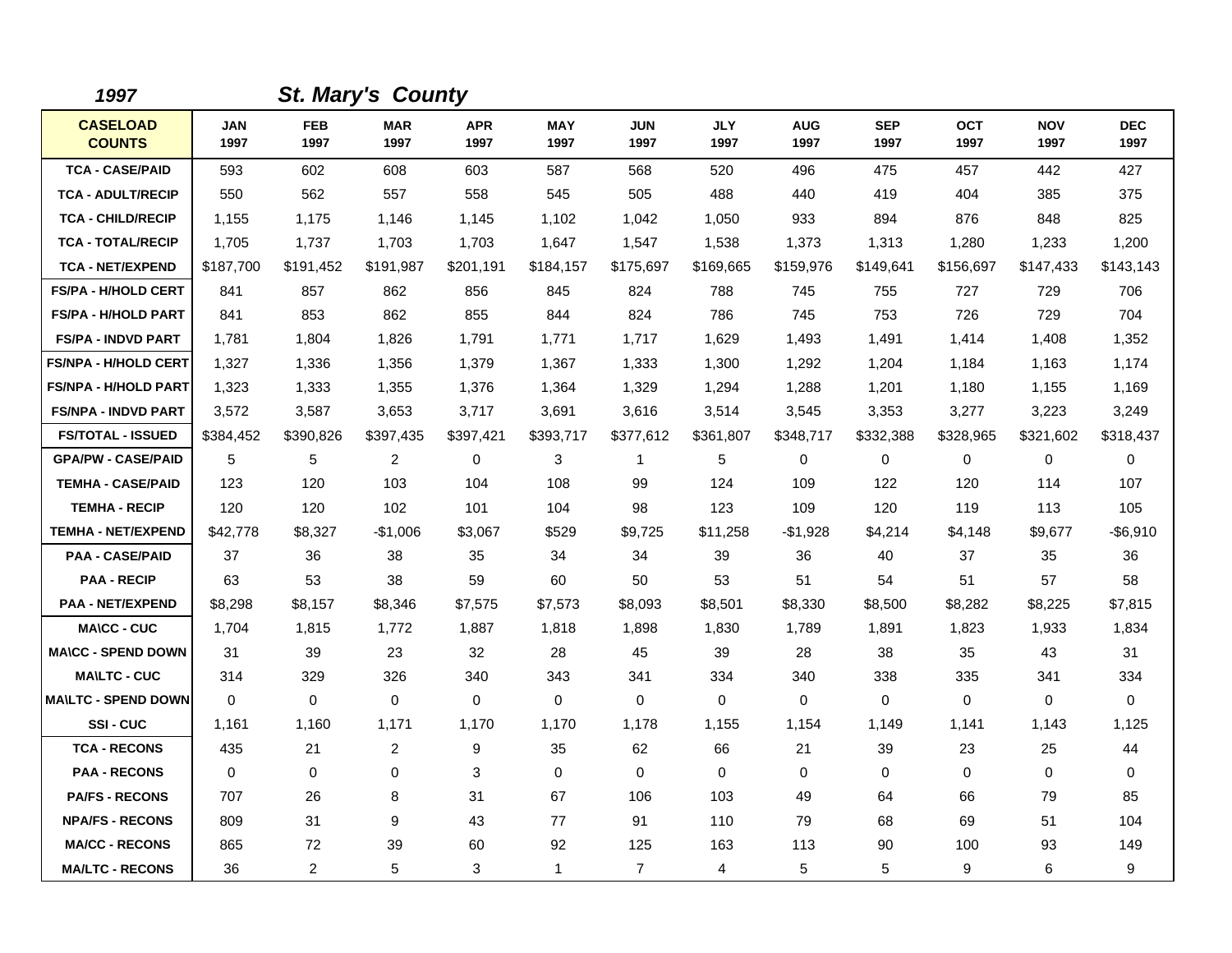| 1998                                   |                    |                    | <b>St. Mary's County</b> |                    |                    |                    |                    |                    |                    |                    |                    |                    |
|----------------------------------------|--------------------|--------------------|--------------------------|--------------------|--------------------|--------------------|--------------------|--------------------|--------------------|--------------------|--------------------|--------------------|
| <b>APPLICATIONS</b><br><b>ACTIVITY</b> | <b>JAN</b><br>1998 | <b>FEB</b><br>1998 | <b>MAR</b><br>1998       | <b>APR</b><br>1998 | <b>MAY</b><br>1998 | <b>JUN</b><br>1998 | <b>JLY</b><br>1998 | <b>AUG</b><br>1998 | <b>SEP</b><br>1998 | <b>OCT</b><br>1998 | <b>NOV</b><br>1998 | <b>DEC</b><br>1998 |
| <b>TCA - RECD</b>                      | 55                 | 54                 | 42                       | 43                 | 42                 | 39                 | 54                 | 40                 | 33                 | 44                 | 35                 | 35                 |
| <b>TCA - APPRVD</b>                    | 25                 | 30                 | 17                       | 25                 | 12                 | 18                 | 16                 | 19                 | 26                 | 17                 | 17                 | 23                 |
| <b>TCA - N/APPRVD</b>                  | 21                 | 33                 | 36                       | 38                 | 28                 | 30                 | 42                 | 31                 | 31                 | 30                 | 28                 | 28                 |
| <b>TCA - CLOSED</b>                    | 55                 | 67                 | 41                       | 29                 | 40                 | 42                 | 49                 | 41                 | 31                 | 38                 | 36                 | 32                 |
| <b>FS/PA - RECD</b>                    | 40                 | 33                 | 17                       | 23                 | 19                 | 19                 | 21                 | 15                 | 18                 | 22                 | 22                 | 36                 |
| <b>FS/PA - APPRVD</b>                  | 35                 | 34                 | 17                       | 14                 | 22                 | 12                 | 19                 | 18                 | 19                 | 21                 | 18                 | 29                 |
| <b>FS/PA - N/APPRVD</b>                | 11                 | 11                 | 10                       | $\overline{2}$     | 6                  | 5                  | 6                  | 9                  | $\overline{7}$     | 4                  | 4                  | 6                  |
| <b>FS/NPA - RECD</b>                   | 200                | 190                | 180                      | 150                | 129                | 175                | 193                | 171                | 178                | 186                | 153                | 180                |
| <b>FS/NPA - APPRVD</b>                 | 128                | 132                | 128                      | 102                | 96                 | 113                | 123                | 125                | 146                | 160                | 96                 | 148                |
| <b>FS/NPA - N/APPRVD</b>               | 103                | 116                | 90                       | 103                | 82                 | 84                 | 97                 | 100                | 134                | 112                | 91                 | 92                 |
| <b>TEMHA - RECD</b>                    | 30                 | 14                 | 22                       | 20                 | 15                 | 12                 | 17                 | 18                 | 17                 | 29                 | 23                 | 20                 |
| <b>TEMHA - APPRVD</b>                  | 15                 | 16                 | 10                       | 11                 | 13                 | 11                 | 10                 | 8                  | 14                 | 13                 | 11                 | 13                 |
| <b>TEMHA - N/APPRVD</b>                | 16                 | 11                 | 14                       | 14                 | $\overline{7}$     | 5                  | 6                  | $\overline{7}$     | 9                  | 13                 | 17                 | 17                 |
| <b>TEMHA - CLOSED</b>                  | 21                 | 8                  | 16                       | 10                 | 15                 | 8                  | 11                 | 13                 | 16                 | 15                 | 6                  | 5                  |
| <b>PAA - RECD</b>                      | 0                  | 0                  | $\mathbf{1}$             | 3                  | 0                  | $\overline{7}$     | 0                  | 1                  | $\overline{2}$     | 0                  | 1                  | $\overline{c}$     |
| <b>PAA - APPRVD</b>                    | $\mathbf 1$        | $\overline{c}$     | 0                        | $\overline{c}$     | $\mathbf{1}$       | 1                  | 5                  | $\overline{c}$     | 0                  | 1                  |                    | 1                  |
| <b>PAA - N/APPRVD</b>                  | 0                  | 0                  | 0                        | 1                  | 0                  | 1                  | 4                  | 0                  | 0                  | 0                  | 1                  | 0                  |
| <b>PAA - CLOSED</b>                    | -1                 | $\mathbf 0$        | $\mathbf 0$              | $\mathbf 0$        | $\overline{2}$     | 3                  | 2                  | 1                  | $\overline{1}$     | 0                  | 1                  | -1                 |
| <b>MA/CC - RECD</b>                    | 348                | 313                | 312                      | 321                | 299                | 446                | 410                | 350                | 310                | 355                | 238                | 254                |
| <b>MA/CC - APPRVD</b>                  | 176                | 217                | 217                      | 195                | 205                | 221                | 311                | 215                | 240                | 317                | 144                | 224                |
| <b>MA/CC - OTO</b>                     | $\overline{2}$     | 0                  | 5                        | $\mathbf 1$        | $\mathbf 0$        | $\overline{2}$     | $\mathbf{1}$       | 0                  | $\mathbf{1}$       | 3                  | $\mathbf{1}$       | 0                  |
| <b>MA/CC - N/APPRVD</b>                | 183                | 175                | 202                      | 167                | 148                | 201                | 209                | 161                | 220                | 197                | 100                | 136                |
| <b>MA/LTC - RECD</b>                   | 5                  | 17                 | 15                       | 10                 | 10                 | 14                 | 15                 | $\overline{7}$     | 11                 | 8                  | 8                  | 3                  |
| <b>MA/LTC - APPRVD</b>                 | 14                 | 15                 | 9                        | 12                 | 14                 | 6                  | 17                 | 16                 | 21                 | 12                 | 3                  | $\overline{7}$     |
| <b>MA/LTC - OTO</b>                    | 0                  | 0                  | 0                        | 0                  | 0                  | 0                  | 0                  | 0                  | 0                  | 0                  | 0                  | 0                  |
| <b>MA/LTC - N/APPRVD</b>               | 10                 | 9                  | 9                        | $\overline{7}$     | 13                 | 8                  | 6                  | 9                  | 18                 | 14                 | 2                  | 13                 |
| <b>SSI-RECD</b>                        | 3                  | 5                  | 3                        | 15                 | 6                  | 9                  | 14                 | 5                  | 5                  | 6                  | 9                  | 6                  |
| <b>SSI-APPRVD</b>                      | $\overline{7}$     | 9                  | 10                       | 29                 | 13                 | 16                 | 26                 | 10                 | 14                 | 15                 | 8                  | 10                 |
| SSI-OTO                                | 0                  | 0                  | 0                        | 0                  | 0                  | 0                  | 0                  | 0                  | 0                  | 0                  | 1                  | 0                  |
| <b>SSI - N/APPRVD</b>                  | 5                  | $\overline{2}$     | 5                        | $\overline{7}$     | 6                  | 7                  | 10                 | 3                  | 8                  | 4                  | 3                  | 2                  |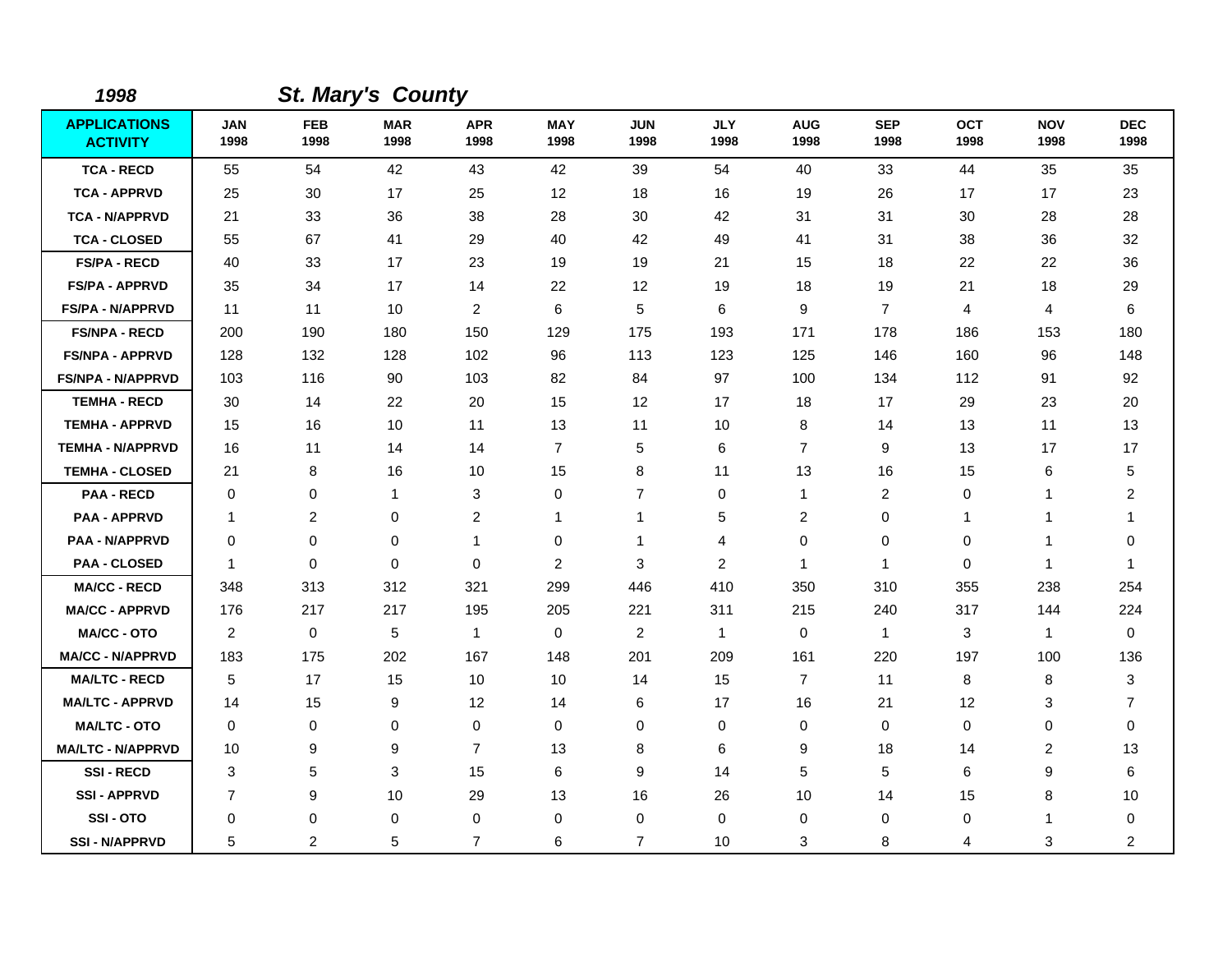| 1998                             |                    |                    | <b>St. Mary's County</b> |                    |                    |                    |                    |                    |                    |                    |                    |                    |
|----------------------------------|--------------------|--------------------|--------------------------|--------------------|--------------------|--------------------|--------------------|--------------------|--------------------|--------------------|--------------------|--------------------|
| <b>CASELOAD</b><br><b>COUNTS</b> | <b>JAN</b><br>1998 | <b>FEB</b><br>1998 | <b>MAR</b><br>1998       | <b>APR</b><br>1998 | <b>MAY</b><br>1998 | <b>JUN</b><br>1998 | <b>JLY</b><br>1998 | <b>AUG</b><br>1998 | <b>SEP</b><br>1998 | <b>OCT</b><br>1998 | <b>NOV</b><br>1998 | <b>DEC</b><br>1998 |
| <b>TCA - CASE/PAID</b>           | 424                | 380                | 353                      | 355                | 325                | 320                | 283                | 266                | 284                | 262                | 243                | 243                |
| <b>TCA - ADULT/RECIP</b>         | 359                | 316                | 282                      | 280                | 250                | 238                | 193                | 182                | 205                | 182                | 158                | 161                |
| <b>TCA - CHILD/RECIP</b>         | 794                | 718                | 651                      | 641                | 587                | 574                | 477                | 483                | 488                | 466                | 442                | 450                |
| <b>TCA - TOTAL/RECIP</b>         | 1,153              | 1,034              | 933                      | 921                | 837                | 812                | 670                | 665                | 693                | 648                | 600                | 611                |
| <b>TCA - NET/EXPEND</b>          | \$143,445          | \$129,988          | \$121,195                | \$117,324          | \$107,799          | \$103,181          | \$105,947          | \$86,171           | \$93,855           | \$87,132           | \$86,177           | \$79,451           |
| <b>FS/PA - H/HOLD CERT</b>       | 681                | 647                | 627                      | 617                | 635                | 592                | 567                | 559                | 535                | 524                | 524                | 525                |
| <b>FS/PA - H/HOLD PART</b>       | 679                | 646                | 627                      | 616                | 635                | 592                | 565                | 557                | 534                | 522                | 523                | 521                |
| <b>FS/PA - INDVD PART</b>        | 1,298              | 1,179              | 1,137                    | 1,087              | 1,103              | 980                | 913                | 911                | 838                | 829                | 818                | 804                |
| <b>FS/NPA - H/HOLD CERT</b>      | 1,155              | 1.143              | 1.157                    | 1,161              | 1,160              | 1.197              | 1.197              | 1,177              | 1,179              | 1,210              | 1,158              | 1,157              |
| <b>FS/NPA - H/HOLD PART</b>      | 1,147              | 1,137              | 1.149                    | 1,153              | 1,153              | 1.187              | 1,190              | 1,172              | 1,168              | 1,204              | 1,156              | 1,154              |
| <b>FS/NPA - INDVD PART</b>       | 3,195              | 3,169              | 3,156                    | 3,198              | 3,196              | 3,297              | 3,310              | 3,236              | 3,226              | 3,307              | 3,211              | 3,200              |
| <b>FS/TOTAL - ISSUED</b>         | \$304,935          | \$298,814          | \$295,582                | \$295,703          | \$297,714          | \$292,566          | \$288,963          | \$276,271          | \$269,661          | \$289,618          | \$282,377          | \$277,010          |
| <b>GPA/PW - CASE/PAID</b>        | $\mathbf 0$        | 0                  | $\mathbf 0$              | 0                  | 0                  | 0                  | $\mathbf 0$        | 0                  | 0                  | 0                  | 0                  | 0                  |
| <b>TEMHA - CASE/PAID</b>         | 109                | 121                | 107                      | 111                | 117                | 117                | 112                | 111                | 114                | 107                | 109                | 121                |
| <b>TEMHA - RECIP</b>             | 108                | 120                | 106                      | 110                | 115                | 115                | 113                | 108                | 111                | 101                | 108                | 120                |
| <b>TEMHA - NET/EXPEND</b>        | \$1,836            | \$20,328           | (\$890)                  | \$3,900            | \$5,832            | \$23,966           | \$4,885            | \$11,454           | \$11,658           | (\$4,080)          | \$9,411            | \$17,276           |
| <b>PAA - CASE/PAID</b>           | 39                 | 38                 | 36                       | 38                 | 38                 | 38                 | 3                  | 40                 | 37                 | 39                 | 40                 | 37                 |
| <b>PAA - RECIP</b>               | 54                 | 55                 | 57                       | 60                 | 52                 | 52                 | 11                 | 53                 | 50                 | 54                 | 58                 | 56                 |
| <b>PAA - NET/EXPEND</b>          | \$9,862            | \$8,165            | \$8,083                  | \$8,329            | \$8,178            | \$6,860            | \$0                | \$9,270            | \$9,188            | \$9,430            | \$9,505            | \$9,270            |
| <b>MA\CC - CUC</b>               | 1,826              | 1,976              | 1,904                    | 2,033              | 2,017              | 2,162              | 2,191              | 2,208              | 2,351              | 2,316              | 2,362              | 2,152              |
| <b>MA\CC - SPEND DOWN</b>        | 30                 | 40                 | 29                       | 51                 | 35                 | 48                 | 45                 | 36                 | 51                 | 41                 | 50                 | 45                 |
| <b>MAILTC - CUC</b>              | 329                | 328                | 314                      | 322                | 312                | 319                | 315                | 314                | 326                | 299                | 310                | 283                |
| <b>MA\LTC - SPEND DOWN</b>       | $\mathbf 0$        | 0                  | 0                        | 0                  | 0                  | 0                  | $\mathbf 0$        | 0                  | 0                  | 0                  | 0                  | 0                  |
| <b>SSI-CUC</b>                   | 1,101              | 1,109              | 1,087                    | 1,114              | 1,103              | 1,118              | 1,126              | 1,116              | 1,121              | 1,125              | 1,129              | 1,116              |
| <b>TCA - RECONS</b>              | 35                 | 25                 | 9                        | 5                  | 13                 | 18                 | 24                 | 17                 | 12                 | 15                 | 12                 | 21                 |
| <b>PAA - RECONS</b>              | $\mathbf{1}$       | $\mathbf{1}$       | $\mathbf 0$              | 3                  | 0                  | $\mathbf{1}$       | $\mathbf 0$        | 0                  | 0                  | 0                  | 0                  | 0                  |
| <b>PA/FS - RECONS</b>            | 62                 | 47                 | 25                       | 37                 | 46                 | 37                 | 53                 | 32                 | 49                 | 45                 | 39                 | 50                 |
| <b>NPA/FS - RECONS</b>           | 65                 | 65                 | 65                       | 47                 | 65                 | 76                 | 81                 | 55                 | 56                 | 61                 | 36                 | 47                 |
| <b>MA/CC - RECONS</b>            | 103                | 107                | 93                       | 99                 | 76                 | 61                 | 139                | 103                | 103                | 110                | 74                 | 119                |
| <b>MA/LTC - RECONS</b>           | 6                  | 4                  | 4                        | $\overline{2}$     | 4                  | 2                  | 4                  | 6                  | 4                  | $\overline{7}$     | 3                  | 0                  |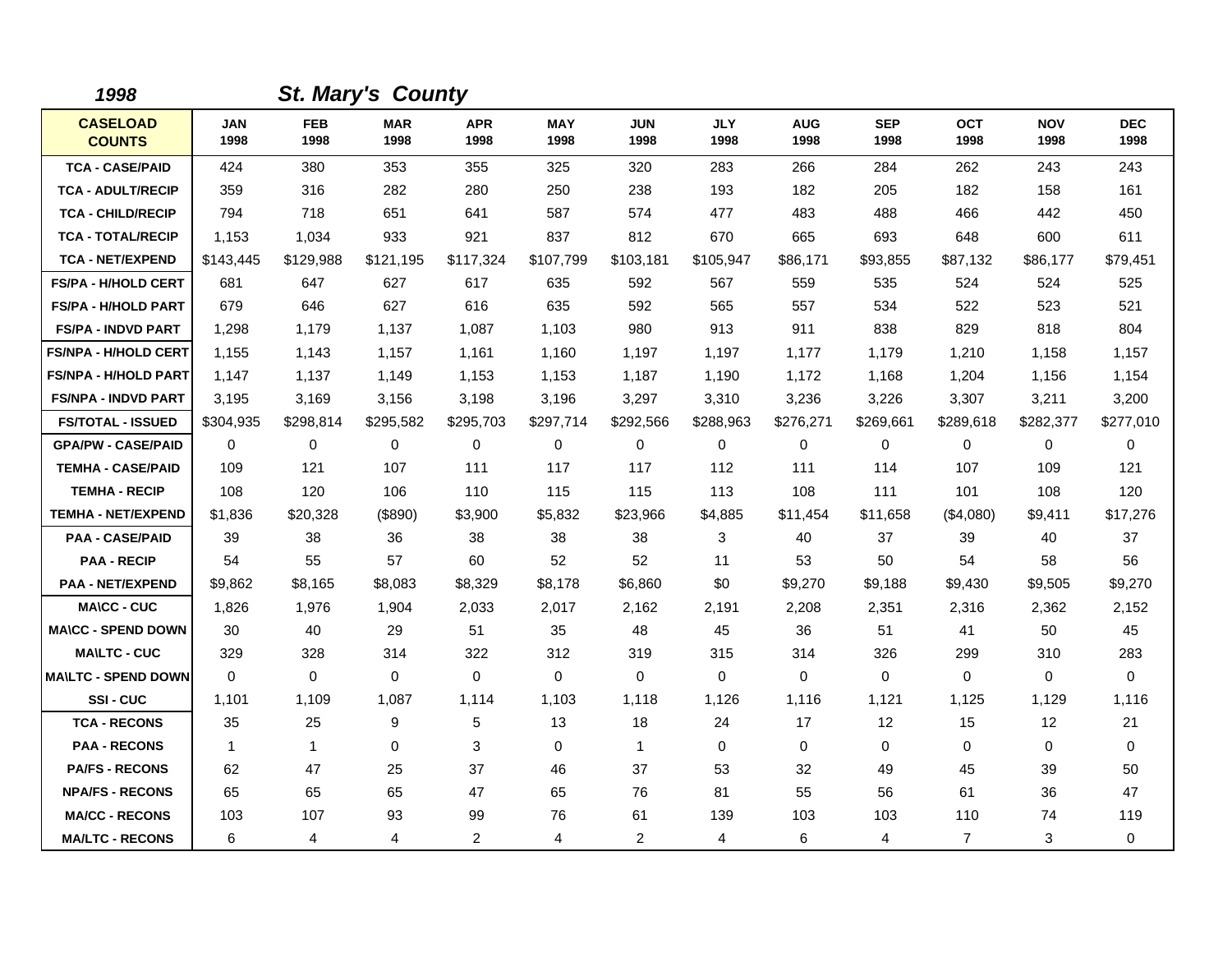| 1999                                   |                         |                    | <b>St. Mary's County</b> |                    |                    |                    |                    |                    |                    |             |                    |                    |
|----------------------------------------|-------------------------|--------------------|--------------------------|--------------------|--------------------|--------------------|--------------------|--------------------|--------------------|-------------|--------------------|--------------------|
| <b>APPLICATIONS</b><br><b>ACTIVITY</b> | <b>JAN</b><br>1999      | <b>FEB</b><br>1999 | <b>MAR</b><br>1999       | <b>APR</b><br>1999 | <b>MAY</b><br>1999 | <b>JUN</b><br>1999 | <b>JLY</b><br>1999 | <b>AUG</b><br>1999 | <b>SEP</b><br>1999 | OCT<br>1999 | <b>NOV</b><br>1999 | <b>DEC</b><br>1999 |
| <b>TCA - RECD</b>                      | 52                      | 40                 | 44                       | 35                 | 28                 | 45                 | 44                 | 41                 | 49                 | 53          | 30                 | 20                 |
| <b>TCA - APPRVD</b>                    | 9                       | 26                 | 25                       | 21                 | 24                 | 23                 | 18                 | 21                 | 32                 | 22          | 32                 | 18                 |
| <b>TCA - N/APPRVD</b>                  | 29                      | 26                 | 29                       | 27                 | 18                 | 18                 | 18                 | 31                 | 34                 | 29          | 31                 | 21                 |
| <b>TCA - CLOSED</b>                    | 32                      | 28                 | 17                       | 22                 | 36                 | 33                 | 27                 | 37                 | 29                 | 22          | 28                 | 29                 |
| <b>FS/PA - RECD</b>                    | 29                      | 21                 | 27                       | 15                 | 24                 | 25                 | 33                 | 20                 | 25                 | 35          | 22                 | 11                 |
| <b>FS/PA - APPRVD</b>                  | 23                      | 24                 | 23                       | 22                 | 21                 | 18                 | 35                 | 24                 | 30                 | 33          | 17                 | 13                 |
| <b>FS/PA - N/APPRVD</b>                | 12                      | 10                 | $\overline{7}$           | $\overline{7}$     | 5                  | 9                  | 10                 | $\overline{7}$     | 8                  | 9           | 5                  | 8                  |
| <b>FS/NPA - RECD</b>                   | 208                     | 176                | 184                      | 191                | 169                | 172                | 190                | 199                | 192                | 192         | 189                | 154                |
| <b>FS/NPA - APPRVD</b>                 | 134                     | 143                | 116                      | 139                | 118                | 92                 | 138                | 138                | 127                | 115         | 227                | 129                |
| <b>FS/NPA - N/APPRVD</b>               | 111                     | 93                 | 111                      | 104                | 78                 | 105                | 117                | 128                | 119                | 109         | 139                | 70                 |
| <b>TEMHA - RECD</b>                    | 14                      | 26                 | 19                       | 17                 | 18                 | 15                 | 20                 | 26                 | 21                 | 22          | 16                 | 18                 |
| <b>TEMHA - APPRVD</b>                  | 15                      | 15                 | 16                       | 13                 | 13                 | 5                  | 14                 | 10                 | 19                 | 14          | 20                 | 3                  |
| <b>TEMHA - N/APPRVD</b>                | 13                      | 15                 | $\overline{7}$           | 19                 | 13                 | $\overline{7}$     | 10                 | 6                  | 21                 | 8           | 12                 | 12                 |
| <b>TEMHA - CLOSED</b>                  | 13                      | 9                  | 18                       | 15                 | 18                 | 15                 | 21                 | 14                 | 18                 | 25          | 12                 | 11                 |
| <b>PAA - RECD</b>                      | $\overline{1}$          | $\mathbf{1}$       | $\mathbf 0$              | $\mathbf 0$        | $\mathbf{1}$       | 1                  | $\mathbf 0$        | 3                  | $\mathbf 0$        | 3           | 0                  | $\mathbf 0$        |
| <b>PAA - APPRVD</b>                    | $\overline{\mathbf{c}}$ | $\overline{c}$     | 0                        | 0                  | 0                  | 1                  | 0                  | $\boldsymbol{2}$   | $\overline{c}$     | 1           | $\mathbf{1}$       | 0                  |
| <b>PAA - N/APPRVD</b>                  | $\overline{1}$          | 0                  | 0                        | 0                  | 0                  | 1                  | $\mathbf 0$        | $\mathbf 1$        | 2                  | 0           | 0                  | 1                  |
| <b>PAA - CLOSED</b>                    | 2                       | $\mathbf{1}$       | $\Omega$                 | -1                 | $\mathbf 0$        | $\Omega$           | $\mathbf 0$        | $\mathbf 0$        | $\overline{c}$     | 0           | $\mathbf{1}$       | $\mathbf 0$        |
| <b>MA/CC - RECD</b>                    | 386                     | 268                | 328                      | 236                | 275                | 322                | 306                | 289                | 304                | 267         | 259                | 203                |
| <b>MA/CC - APPRVD</b>                  | 288                     | 222                | 288                      | 198                | 196                | 247                | 263                | 293                | 245                | 225         | 248                | 164                |
| <b>MA/CC - OTO</b>                     | 3                       | 4                  | 2                        | $\mathbf{1}$       | 4                  | $\overline{2}$     | 2                  | $\mathbf{1}$       | $\overline{4}$     | 5           | $\overline{2}$     | 0                  |
| <b>MA/CC - N/APPRVD</b>                | 140                     | 135                | 169                      | 129                | 96                 | 108                | 178                | 165                | 123                | 110         | 149                | 90                 |
| <b>MA/LTC - RECD</b>                   | 5                       | 5                  | 4                        | 10                 | 7                  | $\overline{7}$     | 5                  | 5                  | $\overline{7}$     | 11          | 5                  | $\overline{7}$     |
| <b>MA/LTC - APPRVD</b>                 | 23                      | 15                 | 23                       | 10                 | 13                 | 23                 | 8                  | 4                  | 17                 | 20          | 19                 | 15                 |
| <b>MA/LTC - OTO</b>                    | 0                       | 0                  | $\mathbf 0$              | 0                  | 0                  | $\mathbf 0$        | $\mathbf 0$        | 0                  | $\overline{4}$     | 0           | 0                  | 0                  |
| <b>MA/LTC - N/APPRVD</b>               | $\overline{7}$          | 6                  | 9                        | 3                  | 3                  | 5                  | 2                  | $\overline{c}$     | 5                  | 8           | 8                  | 6                  |
| <b>SSI-RECD</b>                        | 11                      | $\overline{7}$     | 3                        | 13                 | $\overline{7}$     | 3                  | 8                  | 10                 | 8                  | 8           | 5                  | $\overline{7}$     |
| <b>SSI-APPRVD</b>                      | 17                      | 11                 | 18                       | 16                 | $\overline{7}$     | 8                  | $12 \overline{ }$  | 14                 | 15                 | 17          | 13                 | 17                 |
| SSI-OTO                                | 0                       | 0                  | 0                        | 0                  | 0                  | $\mathbf 1$        | 0                  | 0                  | 0                  | 0           | 0                  | 0                  |
| <b>SSI - N/APPRVD</b>                  | 6                       | 3                  | 6                        | 8                  | 2                  | 1                  | 4                  | 5                  | $\overline{4}$     | 6           | 2                  | 1                  |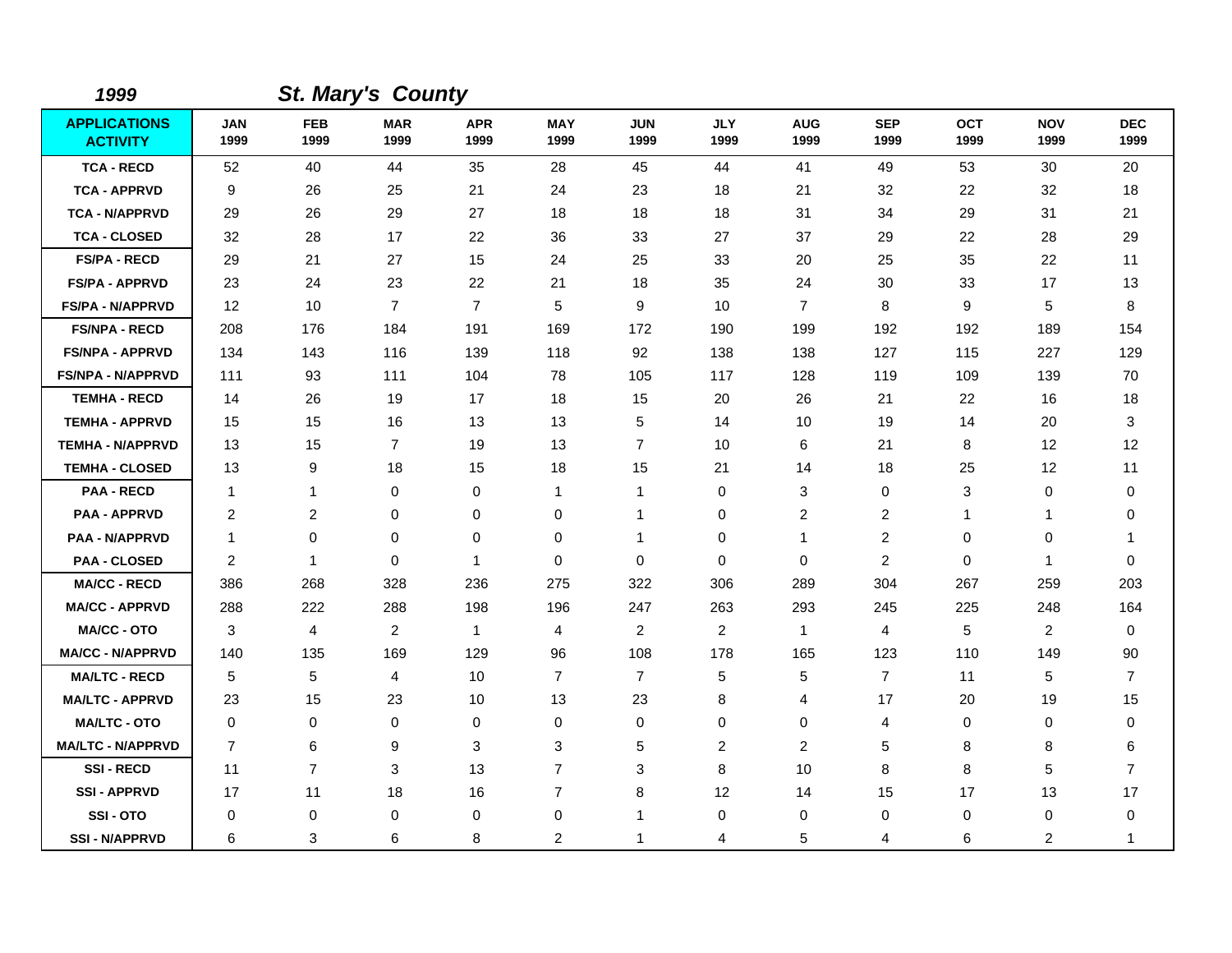| 1999                             |                    |                    | <b>St. Mary's County</b> |                    |                    |                    |                    |                    |                    |                    |                    |                    |
|----------------------------------|--------------------|--------------------|--------------------------|--------------------|--------------------|--------------------|--------------------|--------------------|--------------------|--------------------|--------------------|--------------------|
| <b>CASELOAD</b><br><b>COUNTS</b> | <b>JAN</b><br>1999 | <b>FEB</b><br>1999 | <b>MAR</b><br>1999       | <b>APR</b><br>1999 | <b>MAY</b><br>1999 | <b>JUN</b><br>1999 | <b>JLY</b><br>1999 | <b>AUG</b><br>1999 | <b>SEP</b><br>1999 | <b>OCT</b><br>1999 | <b>NOV</b><br>1999 | <b>DEC</b><br>1999 |
| <b>TCA - CASE/PAID</b>           | 225                | 231                | 249                      | 247                | 245                | 242                | 226                | 232                | 243                | 234                | 265                | 248                |
| <b>TCA - ADULT/RECIP</b>         | 143                | 154                | 172                      | 177                | 167                | 157                | 148                | 158                | 172                | 160                | 175                | 163                |
| <b>TCA - CHILD/RECIP</b>         | 412                | 423                | 447                      | 458                | 429                | 403                | 373                | 374                | 395                | 396                | 461                | 444                |
| <b>TCA - TOTAL/RECIP</b>         | 555                | 577                | 619                      | 635                | 596                | 560                | 521                | 532                | 567                | 556                | 636                | 607                |
| <b>TCA - NET/EXPEND</b>          | \$73,359           | \$67,177           | \$82,948                 | \$79,498           | \$79,682           | \$74,144           | \$80,793           | \$80,372           | \$80,127           | \$90,048           | \$101,012          | \$87,716           |
| <b>FS/PA - H/HOLD CERT</b>       | 505                | 505                | 515                      | 533                | 535                | 516                | 521                | 533                | 537                | 521                | 521                | 532                |
| <b>FS/PA - H/HOLD PART</b>       | 500                | 504                | 515                      | 533                | 534                | 515                | 520                | 532                | 537                | 521                | 521                | 531                |
| <b>FS/PA - INDVD PART</b>        | 787                | 766                | 781                      | 819                | 813                | 778                | 791                | 786                | 808                | 808                | 792                | 819                |
| <b>FS/NPA - H/HOLD CERT</b>      | 1,131              | 1.136              | 1,093                    | 1,061              | 1,026              | 975                | 960                | 936                | 948                | 939                | 1,028              | 1,034              |
| <b>FS/NPA - H/HOLD PART</b>      | 1,124              | 1,129              | 1,090                    | 1,058              | 1,020              | 970                | 957                | 932                | 941                | 935                | 1,022              | 1,032              |
| <b>FS/NPA - INDVD PART</b>       | 3,106              | 3,133              | 2,979                    | 2,892              | 2,798              | 2,643              | 2,597              | 2,539              | 2,573              | 2,549              | 2,757              | 2,756              |
| <b>FS/TOTAL - ISSUED</b>         | \$268,545          | \$270,351          | \$361,431                | \$254,550          | \$250,375          | \$235,136          | \$232,168          | \$228,755          | \$232,154          | \$231,396          | \$251,286          | \$256,477          |
| <b>GPA/PW - CASE/PAID</b>        | 0                  | 0                  | $\mathbf 0$              | 0                  | 0                  | 0                  | $\mathbf 0$        | 0                  | 0                  | 0                  | 0                  | 0                  |
| <b>TEMHA - CASE/PAID</b>         | 124                | 126                | 138                      | 124                | 122                | 104                | 121                | 114                | 122                | 128                | 143                | 110                |
| <b>TEMHA - RECIP</b>             | 124                | 125                | 133                      | 123                | 121                | 103                | 120                | 111                | 120                | 126                | 141                | 108                |
| <b>TEMHA - NET/EXPEND</b>        | \$8,707            | \$11,626           | \$13,995                 | \$15,692           | \$10,372           | \$9,948            | \$11,507           | \$8,159            | \$10,540           | \$9,929            | \$14,706           | \$14,521           |
| <b>PAA - CASE/PAID</b>           | 39                 | 40                 | 38                       | 38                 | 38                 | 38                 | 39                 | 43                 | 42                 | 41                 | 42                 | 59                 |
| <b>PAA - RECIP</b>               | 56                 | 58                 | 54                       | 55                 | 55                 | 54                 | 55                 | 59                 | 59                 | 57                 | 58                 | 41                 |
| <b>PAA - NET/EXPEND</b>          | \$9,269            | \$9,433            | \$9,269                  | \$8,948            | \$9,277            | \$9,278            | \$9,464            | \$9,786            | \$9,044            | \$9,241            | \$9,362            | \$8,833            |
| <b>MA\CC - CUC</b>               | 2,232              | 2,339              | 2,243                    | 2,314              | 2,182              | 2,332              | 2,217              | 2,306              | 2,415              | 2,302              | 2,443              | 2,297              |
| <b>MA\CC - SPEND DOWN</b>        | 45                 | 51                 | 33                       | 38                 | 25                 | 35                 | 41                 | 39                 | 64                 | 48                 | 60                 | 36                 |
| <b>MAILTC - CUC</b>              | 303                | 308                | 318                      | 311                | 301                | 314                | 300                | 288                | 306                | 308                | 315                | 305                |
| <b>MA\LTC - SPEND DOWN</b>       | $\mathbf 0$        | 0                  | $\mathbf 0$              | 0                  | 0                  | 0                  | $\mathbf 0$        | 0                  | 0                  | 0                  | 0                  | 0                  |
| <b>SSI-CUC</b>                   | 1,127              | 1,132              | 1.146                    | 1,149              | 1,150              | 1,151              | 1,150              | 1,151              | 1,155              | 1,159              | 1,169              | 1,159              |
| <b>TCA - RECONS</b>              | 24                 | 24                 | 15                       | 22                 | 25                 | 29                 | 27                 | 36                 | 20                 | 23                 | 32                 | 33                 |
| <b>PAA - RECONS</b>              | $\mathbf 0$        | 1                  | $\mathbf{1}$             | $\overline{c}$     | $\mathbf{1}$       | 0                  | $\mathbf 0$        | 0                  | $\mathbf 0$        | 0                  | 0                  | $\mathbf 0$        |
| <b>PA/FS - RECONS</b>            | 50                 | 44                 | 39                       | 51                 | 58                 | 58                 | 57                 | 85                 | 69                 | 71                 | 80                 | 72                 |
| <b>NPA/FS - RECONS</b>           | 103                | 83                 | 85                       | 112                | 97                 | 93                 | 105                | 120                | 116                | 125                | 115                | 104                |
| <b>MA/CC - RECONS</b>            | 157                | 176                | 141                      | 141                | 175                | 180                | 248                | 230                | 165                | 154                | 219                | 176                |
| <b>MA/LTC - RECONS</b>           | 4                  | 4                  | 8                        | $\mathbf 1$        | $\overline{7}$     | 9                  | 9                  | $\overline{7}$     | 3                  | 10                 | 9                  | 3                  |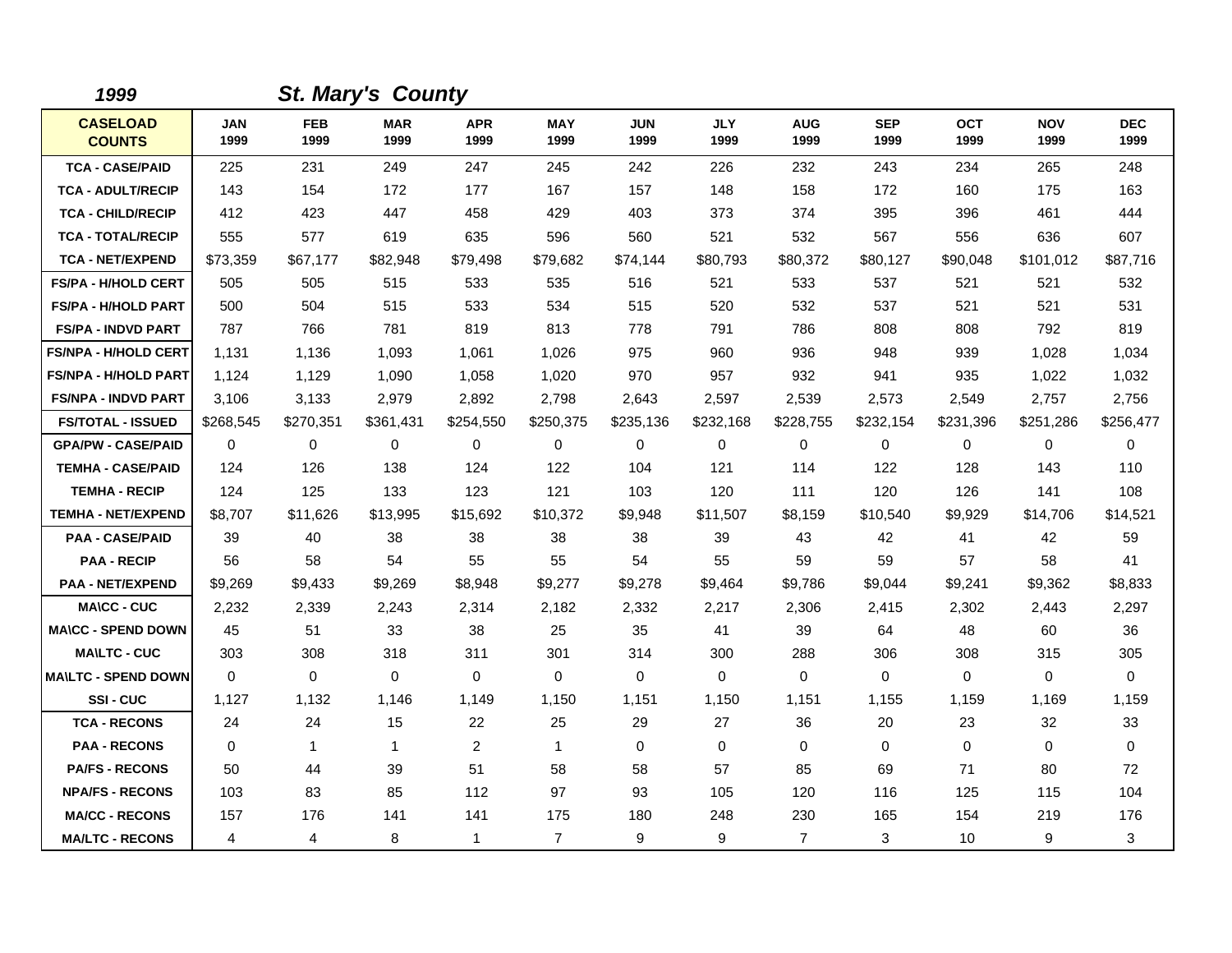| 2000                                   |                    |                    | <b>St. Mary's County</b> |                    |                    |                    |                    |                    |                    |                    |                    |                    |
|----------------------------------------|--------------------|--------------------|--------------------------|--------------------|--------------------|--------------------|--------------------|--------------------|--------------------|--------------------|--------------------|--------------------|
| <b>APPLICATIONS</b><br><b>ACTIVITY</b> | <b>JAN</b><br>2000 | <b>FEB</b><br>2000 | <b>MAR</b><br>2000       | <b>APR</b><br>2000 | <b>MAY</b><br>2000 | <b>JUN</b><br>2000 | <b>JLY</b><br>2000 | <b>AUG</b><br>2000 | <b>SEP</b><br>2000 | <b>OCT</b><br>2000 | <b>NOV</b><br>2000 | <b>DEC</b><br>2000 |
| <b>TCA - RECD</b>                      | 32                 | 22                 | 38                       | 25                 | 25                 | 22                 | 36                 | 47                 | 32                 | 31                 | 42                 | 19                 |
| <b>TCA - APPRVD</b>                    | $\overline{7}$     | 12                 | 12                       | 8                  | 12                 | 10                 | 3                  | 12                 | 12                 | 13                 | 15                 | 11                 |
| <b>TCA - N/APPRVD</b>                  | 24                 | 16                 | 26                       | 24                 | 28                 | 32                 | 20                 | 31                 | 41                 | 45                 | 31                 | 27                 |
| <b>TCA - CLOSED</b>                    | 14                 | 26                 | 20                       | 19                 | 15                 | 24                 | 14                 | 15                 | 14                 | 25                 | 21                 | 18                 |
| <b>FS/PA - RECD</b>                    | 21                 | 19                 | 20                       | 17                 | 14                 | 15                 | 14                 | 11                 | 16                 | 24                 | 14                 | 17                 |
| <b>FS/PA - APPRVD</b>                  | 21                 | 17                 | 19                       | 13                 | 11                 | 19                 | 12                 | 13                 | 8                  | 13                 | 21                 | 29                 |
| <b>FS/PA - N/APPRVD</b>                | 6                  | 9                  | 6                        | 5                  | 6                  | 12                 | 8                  | 8                  | 8                  | 5                  | 11                 | 13                 |
| <b>FS/NPA - RECD</b>                   | 171                | 152                | 179                      | 160                | 156                | 165                | 184                | 186                | 165                | 186                | 194                | 170                |
| <b>FS/NPA - APPRVD</b>                 | 115                | 114                | 119                      | 98                 | 92                 | 104                | 117                | 136                | 111                | 126                | 135                | 140                |
| <b>FS/NPA - N/APPRVD</b>               | 89                 | 94                 | 89                       | 67                 | 102                | 115                | 116                | 122                | 101                | 117                | 105                | 148                |
| <b>TEMHA - RECD</b>                    | 23                 | 22                 | 27                       | 17                 | 22                 | 22                 | 16                 | 18                 | 25                 | 27                 | 21                 | 26                 |
| <b>TEMHA - APPRVD</b>                  | 18                 | 11                 | 18                       | 9                  | 13                 | 15                 | 12                 | 8                  | 10                 | 12                 | 13                 | 20                 |
| <b>TEMHA - N/APPRVD</b>                | 16                 | 15                 | 14                       | 10                 | 16                 | 10                 | 20                 | 8                  | 14                 | 20                 | 17                 | 17                 |
| <b>TEMHA - CLOSED</b>                  | 21                 | 13                 | 6                        | 14                 | 12                 | 14                 | 14                 | 13                 | 19                 | 10                 | 15                 | 13                 |
| <b>PAA - RECD</b>                      | $\mathbf 0$        | 1                  | $\overline{c}$           | 5                  | $\overline{2}$     | $\mathbf 0$        | $\mathbf{1}$       | $\mathbf{1}$       | $\mathbf 0$        | 0                  | $\overline{2}$     | $\mathbf{1}$       |
| <b>PAA - APPRVD</b>                    | 0                  | 1                  | 3                        | 3                  | 5                  | 1                  | 1                  | 1                  | 0                  | 0                  | 1                  | 1                  |
| <b>PAA - N/APPRVD</b>                  | 0                  | 1                  | $\overline{1}$           | 1                  | 0                  | $\mathbf 1$        | 0                  | $\mathbf 1$        | 0                  | 0                  | 0                  | 1                  |
| <b>PAA - CLOSED</b>                    | $\mathbf 1$        | 1                  | $\Omega$                 | $\overline{2}$     | $\mathbf{1}$       | $\Omega$           | 4                  | $\mathbf 0$        | 4                  | 1                  | $\overline{2}$     | 3                  |
| <b>MA/CC - RECD</b>                    | 228                | 283                | 340                      | 281                | 258                | 296                | 291                | 323                | 306                | 327                | 308                | 214                |
| <b>MA/CC - APPRVD</b>                  | 182                | 241                | 270                      | 236                | 241                | 220                | 251                | 245                | 262                | 208                | 242                | 179                |
| <b>MA/CC - OTO</b>                     | $\mathbf 0$        | 3                  | 3                        | 0                  | $\overline{1}$     | 3                  | $\mathbf{1}$       | 4                  | $\mathbf 1$        | $\mathbf{1}$       | $\mathbf{1}$       | $\mathbf 0$        |
| <b>MA/CC - N/APPRVD</b>                | 108                | 121                | 140                      | 119                | 146                | 130                | 144                | 110                | 159                | 102                | 132                | 123                |
| <b>MA/LTC - RECD</b>                   | $\overline{1}$     | 5                  | 16                       | 5                  | $\overline{7}$     | 9                  | 12                 | 11                 | 10                 | $\mathbf{1}$       | 8                  | 11                 |
| <b>MA/LTC - APPRVD</b>                 | 11                 | 12                 | 18                       | 9                  | 15                 | 15                 | 13                 | 15                 | 22                 | 0                  | 18                 | 1                  |
| <b>MA/LTC - OTO</b>                    | $\mathbf 0$        | $\pmb{0}$          | $\mathbf 0$              | $\mathbf 0$        | 0                  | $\mathbf 0$        | 0                  | 0                  | $\mathbf 0$        | 0                  | $\mathbf 0$        | 0                  |
| <b>MA/LTC - N/APPRVD</b>               | 5                  | 4                  | 20                       | 5                  | 5                  | 7                  | 15                 | 8                  | 10                 | $\mathbf{1}$       | 3                  | 5                  |
| <b>SSI-RECD</b>                        | 6                  | 11                 | 12                       | 16                 | 5                  | 9                  | 8                  | 5                  | $\overline{7}$     | $\overline{7}$     | 8                  | 6                  |
| <b>SSI - APPRVD</b>                    | 16                 | 24                 | 16                       | 33                 | 10                 | 16                 | 18                 | 15                 | 12                 | 12                 | 11                 | 13                 |
| SSI-OTO                                | 0                  | 0                  | $\mathbf 0$              | 0                  | 0                  | $\mathbf 0$        | 0                  | 0                  | $\mathbf 0$        | 0                  | 0                  | 0                  |
| <b>SSI - N/APPRVD</b>                  | 8                  | 8                  | 8                        | 6                  | 4                  | 7                  | 3                  | 6                  | 7                  | $\overline{7}$     | 4                  | 2                  |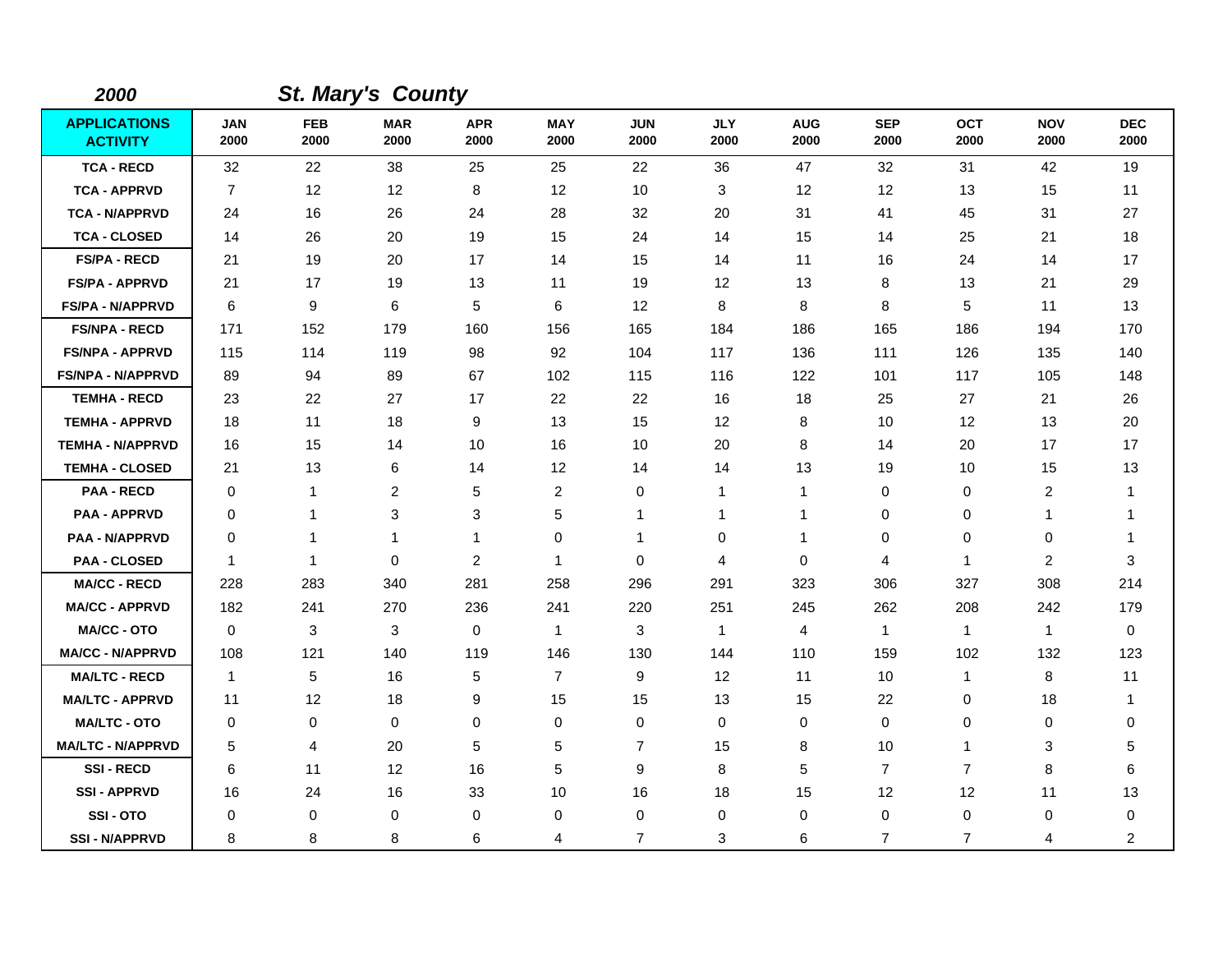| 2000                             |                    |                    | <b>St. Mary's County</b> |                    |                    |                    |                    |                    |                    |                    |                    |                    |
|----------------------------------|--------------------|--------------------|--------------------------|--------------------|--------------------|--------------------|--------------------|--------------------|--------------------|--------------------|--------------------|--------------------|
| <b>CASELOAD</b><br><b>COUNTS</b> | <b>JAN</b><br>2000 | <b>FEB</b><br>2000 | <b>MAR</b><br>2000       | <b>APR</b><br>2000 | <b>MAY</b><br>2000 | <b>JUN</b><br>2000 | <b>JLY</b><br>2000 | <b>AUG</b><br>2000 | <b>SEP</b><br>2000 | <b>OCT</b><br>2000 | <b>NOV</b><br>2000 | <b>DEC</b><br>2000 |
| <b>TCA - CASE/PAID</b>           | 236                | 225                | 220                      | 211                | 215                | 197                | 197                | 192                | 196                | 201                | 191                | 182                |
| <b>TCA - ADULT/RECIP</b>         | 152                | 143                | 141                      | 134                | 135                | 120                | 115                | 118                | 112                | 123                | 114                | 104                |
| <b>TCA - CHILD/RECIP</b>         | 419                | 401                | 389                      | 376                | 382                | 356                | 355                | 352                | 367                | 357                | 339                | 328                |
| <b>TCA - TOTAL/RECIP</b>         | 571                | 544                | 530                      | 510                | 517                | 476                | 470                | 470                | 479                | 480                | 453                | 432                |
| <b>TCA - NET/EXPEND</b>          | \$96,580           | \$79,530           | \$82,327                 | \$83,059           | \$81,956           | \$74,303           | \$86,431           | \$75,868           | \$82,977           | \$83,020           | \$70,389           | \$72,962           |
| <b>FS/PA - H/HOLD CERT</b>       | 544                | 523                | 529                      | 530                | 534                | 546                | 544                | 544                | 530                | 532                | 524                | 570                |
| <b>FS/PA - H/HOLD PART</b>       | 543                | 523                | 527                      | 530                | 532                | 543                | 540                | 540                | 528                | 531                | 520                | 568                |
| <b>FS/PA - INDVD PART</b>        | 843                | 798                | 805                      | 829                | 799                | 797                | 793                | 810                | 790                | 797                | 745                | 825                |
| <b>FS/NPA - H/HOLD CERT</b>      | 996                | 972                | 982                      | 970                | 945                | 927                | 918                | 937                | 940                | 971                | 990                | 990                |
| <b>FS/NPA - H/HOLD PART</b>      | 993                | 968                | 974                      | 964                | 940                | 925                | 914                | 934                | 936                | 963                | 987                | 986                |
| <b>FS/NPA - INDVD PART</b>       | 2,643              | 2,561              | 2,576                    | 2,529              | 2,516              | 2,525              | 2,500              | 2,560              | 2,557              | 2,618              | 2,688              | 2,702              |
| <b>FS/TOTAL - ISSUED</b>         | \$250,070          | \$241,923          | \$245,574                | \$240,517          | \$238,864          | \$237,225          | \$234,747          | \$236,984          | \$237,116          | \$249,307          | \$248,359          | \$252,772          |
| <b>GPA/PW - CASE/PAID</b>        | $\mathbf 0$        | 0                  | $\mathbf 0$              | 0                  | 0                  | 0                  | $\mathbf 0$        | 0                  | 0                  | 0                  | 0                  | 0                  |
| <b>TEMHA - CASE/PAID</b>         | 126                | 120                | 127                      | 128                | 131                | 120                | 138                | 138                | 124                | 128                | 134                | 149                |
| <b>TEMHA - RECIP</b>             | 126                | 117                | 126                      | 125                | 128                | 118                | 134                | 137                | 124                | 124                | 140                | 147                |
| <b>TEMHA - NET/EXPEND</b>        | \$7,056            | \$20,166           | \$15,328                 | \$14,773           | \$6,491            | \$22,411           | \$7,777            | \$24,578           | \$15,412           | \$10,722           | \$15,820           | \$16,699           |
| <b>PAA - CASE/PAID</b>           | 40                 | 40                 | 40                       | 45                 | 51                 | 51                 | 51                 | 44                 | 44                 | 44                 | 43                 | 43                 |
| <b>PAA - RECIP</b>               | 57                 | 57                 | 63                       | 63                 | 70                 | 69                 | 69                 | 63                 | 61                 | 58                 | 57                 | 57                 |
| <b>PAA - NET/EXPEND</b>          | \$8,408            | \$8,546            | \$9,038                  | \$9,461            | \$9,557            | \$9,538            | \$7,676            | \$9,405            | \$8,307            | \$8,441            | \$8,381            | \$8,656            |
| <b>MA\CC - CUC</b>               | 2,291              | 2,432              | 2,386                    | 2,498              | 2,450              | 2,602              | 2,519              | 2,588              | 2,751              | 2,638              | 2,801              | 2,715              |
| <b>MA\CC - SPEND DOWN</b>        | 46                 | 56                 | 42                       | 52                 | 40                 | 46                 | 44                 | 38                 | 49                 | 33                 | 41                 | 29                 |
| <b>MAILTC - CUC</b>              | 310                | 318                | 310                      | 310                | 304                | 311                | 309                | 312                | 328                | 312                | 321                | 293                |
| <b>MA\LTC - SPEND DOWN</b>       | $\mathbf 0$        | 0                  | $\mathbf 0$              | 0                  | 0                  | $\mathbf 0$        | $\mathbf 0$        | 0                  | 0                  | 0                  | 0                  | 0                  |
| <b>SSI-CUC</b>                   | 1,162              | 1,163              | 1,129                    | 1,138              | 1,109              | 1,118              | 1,129              | 1,122              | 1,135              | 1,130              | 1,139              | 1,146              |
| <b>TCA - RECONS</b>              | 17                 | 19                 | 12                       | 4                  | 12                 | 11                 | 6                  | 13                 | 15                 | 13                 | 18                 | 10                 |
| <b>PAA - RECONS</b>              | $\mathbf 0$        | 0                  | $\mathbf{1}$             | 1                  | 2                  | 0                  | 0                  | $\mathbf{1}$       | 0                  | 0                  | 0                  | 0                  |
| <b>PA/FS - RECONS</b>            | 53                 | 69                 | 59                       | 55                 | 59                 | 68                 | 65                 | 71                 | 46                 | 56                 | 76                 | 90                 |
| <b>NPA/FS - RECONS</b>           | 127                | 157                | 119                      | 116                | 102                | 133                | 121                | 118                | 125                | 123                | 124                | 132                |
| <b>MA/CC - RECONS</b>            | 199                | 282                | 191                      | 205                | 223                | 258                | 263                | 279                | 238                | 137                | 172                | 236                |
| <b>MA/LTC - RECONS</b>           | 4                  | 6                  | 12                       | 3                  | 8                  | 9                  | 10                 | 5                  | 9                  | $\mathbf{1}$       | 3                  | $\overline{7}$     |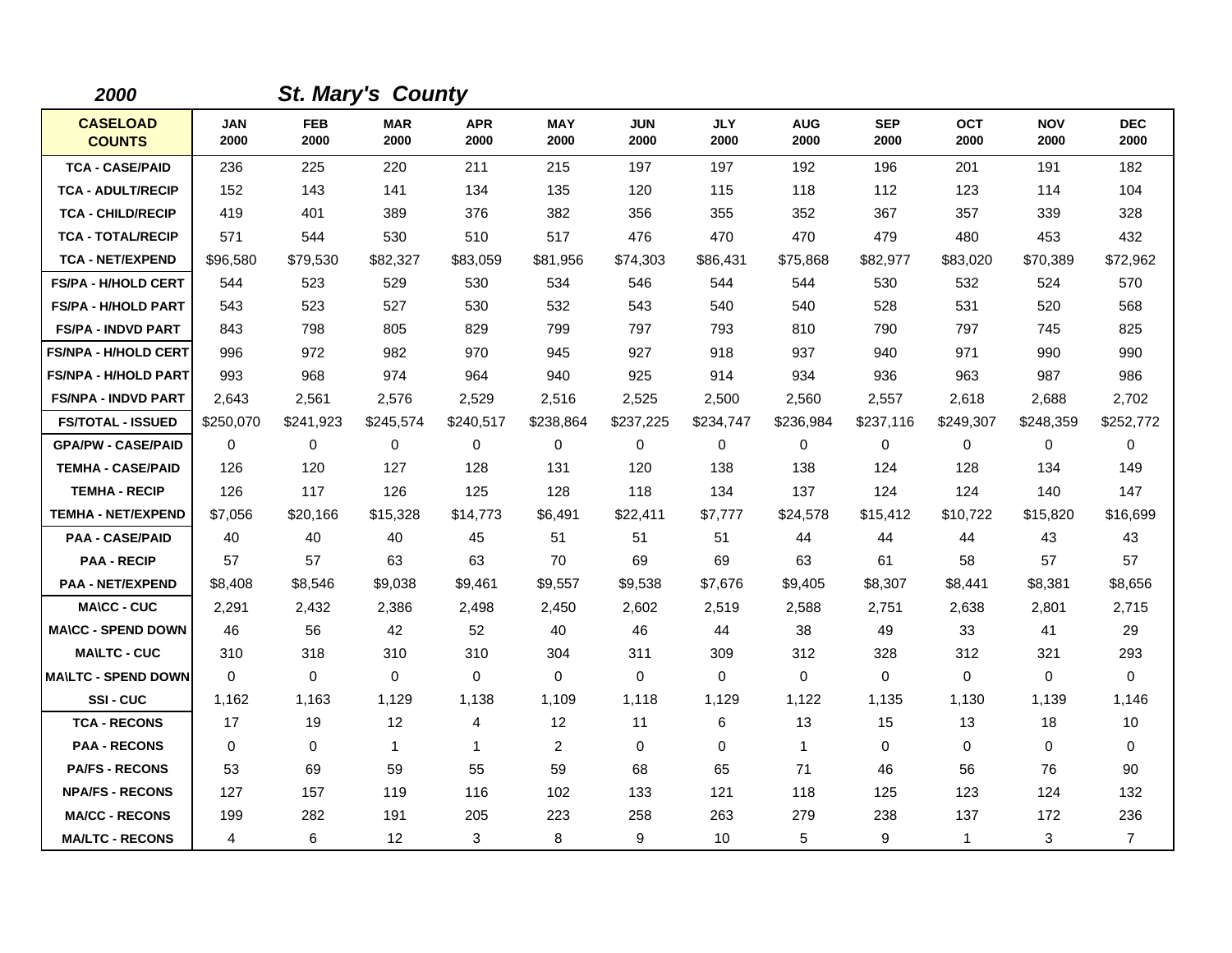| 2001                                   |                    |                    | <b>St. Mary's County</b> |                    |                    |                    |                    |                    |                    |                    |                    |                    |
|----------------------------------------|--------------------|--------------------|--------------------------|--------------------|--------------------|--------------------|--------------------|--------------------|--------------------|--------------------|--------------------|--------------------|
| <b>APPLICATIONS</b><br><b>ACTIVITY</b> | <b>JAN</b><br>2001 | <b>FEB</b><br>2001 | <b>MAR</b><br>2001       | <b>APR</b><br>2001 | <b>MAY</b><br>2001 | <b>JUN</b><br>2001 | <b>JLY</b><br>2001 | <b>AUG</b><br>2001 | <b>SEP</b><br>2001 | <b>OCT</b><br>2001 | <b>NOV</b><br>2001 | <b>DEC</b><br>2001 |
| <b>TCA - RECD</b>                      | 32                 | 22                 | 27                       | 24                 | 23                 | 31                 | 34                 | 33                 | 12                 | 23                 | 36                 | 18                 |
| <b>TCA - APPRVD</b>                    | 8                  | 8                  | 11                       | 5                  | 5                  | 10                 | 8                  | 10                 | 11                 | 11                 | 14                 | 11                 |
| <b>TCA - N/APPRVD</b>                  | 31                 | 18                 | 21                       | 31                 | 22                 | 19                 | 28                 | 38                 | 47                 | 34                 | 40                 | 19                 |
| <b>TCA - CLOSED</b>                    | 22                 | 11                 | 12                       | 5                  | 11                 | 12                 | 15                 | 12                 | 17                 | 16                 | 16                 | 9                  |
| <b>FS/PA - RECD</b>                    | 26                 | 10                 | 14                       | 14                 | 13                 | 15                 | 18                 | 22                 | 14                 | 21                 | 22                 | 18                 |
| <b>FS/PA - APPRVD</b>                  | 18                 | 25                 | 15                       | 15                 | 14                 | 20                 | 20                 | 28                 | 16                 | 29                 | 22                 | 25                 |
| <b>FS/PA - N/APPRVD</b>                | 8                  | 3                  | 10                       | 5                  | 4                  | 14                 | 6                  | 8                  | 11                 | 14                 | 4                  | 10                 |
| <b>FS/NPA - RECD</b>                   | 190                | 135                | 174                      | 168                | 180                | 174                | 214                | 202                | 201                | 241                | 236                | 177                |
| <b>FS/NPA - APPRVD</b>                 | 119                | 118                | 111                      | 113                | 136                | 128                | 131                | 133                | 114                | 208                | 151                | 155                |
| <b>FS/NPA - N/APPRVD</b>               | 128                | 120                | 116                      | 116                | 135                | 126                | 129                | 133                | 131                | 155                | 102                | 106                |
| <b>TEMHA - RECD</b>                    | 24                 | 19                 | 21                       | 23                 | 25                 | 22                 | 35                 | 24                 | 34                 | 21                 | 28                 | 25                 |
| <b>TEMHA - APPRVD</b>                  | 18                 | $\overline{7}$     | 10                       | 11                 | 17                 | 13                 | 8                  | 23                 | 11                 | 18                 | 11                 | 20                 |
| <b>TEMHA - N/APPRVD</b>                | 17                 | 14                 | 16                       | 20                 | 19                 | 17                 | 16                 | 21                 | 16                 | 29                 | 12                 | 15                 |
| <b>TEMHA - CLOSED</b>                  | 9                  | 17                 | 17                       | 20                 | 11                 | 20                 | 25                 | 5                  | 19                 | 14                 | 10                 | 12                 |
| <b>PAA - RECD</b>                      | 0                  | 0                  | 4                        | 3                  | 0                  | 4                  | 0                  | 3                  | $\mathbf{1}$       | 3                  | $\mathbf{1}$       | $\overline{c}$     |
| <b>PAA - APPRVD</b>                    | 3                  | 1                  | 0                        | 5                  | 3                  | 4                  | 1                  | 3                  | 2                  | 3                  | $\mathbf 0$        | 1                  |
| <b>PAA - N/APPRVD</b>                  | $\overline{1}$     | 1                  | 0                        | $\mathbf 0$        | 4                  | $\mathbf 0$        | $\mathbf 0$        | 0                  | $\mathbf{1}$       | 1                  | $\mathbf 0$        | 1                  |
| <b>PAA - CLOSED</b>                    | $\mathbf 1$        | 1                  | $\mathbf{1}$             | 5                  | 1                  | 5                  | 0                  | 4                  | 2                  | 0                  | $\mathbf 0$        | $\overline{2}$     |
| <b>MA/CC - RECD</b>                    | 339                | 259                | 282                      | 211                | 260                | 226                | 250                | 310                | 299                | 340                | 330                | 248                |
| <b>MA/CC - APPRVD</b>                  | 249                | 190                | 245                      | 193                | 216                | 205                | 167                | 224                | 240                | 275                | 256                | 213                |
| <b>MA/CC - OTO</b>                     | $\overline{2}$     | 0                  | 3                        | $\overline{2}$     | $\pmb{0}$          | $\mathbf{1}$       | 0                  | $\mathbf 0$        | 0                  | 4                  | 3                  | $\overline{2}$     |
| <b>MA/CC - N/APPRVD</b>                | 132                | 115                | 114                      | 118                | 114                | 136                | 85                 | 123                | 138                | 148                | 133                | 100                |
| <b>MA/LTC - RECD</b>                   | 6                  | 5                  | $\overline{7}$           | 4                  | 8                  | 16                 | 10                 | $\overline{c}$     | $\mathbf 1$        | $\overline{2}$     | 5                  | $\mathbf 0$        |
| <b>MA/LTC - APPRVD</b>                 | 24                 | 10                 | 11                       | 11                 | 14                 | 11                 | 12                 | 8                  | 2                  | 19                 | 14                 | 17                 |
| <b>MA/LTC - OTO</b>                    | $\mathbf 0$        | 0                  | $\mathbf 0$              | 0                  | 0                  | 0                  | 0                  | 0                  | 0                  | 0                  | 0                  | 0                  |
| <b>MA/LTC - N/APPRVD</b>               | 15                 | $\overline{c}$     | 11                       | 3                  | 9                  | 12                 | 3                  | 17                 | 8                  | 8                  | 5                  | 6                  |
| <b>SSI-RECD</b>                        | 8                  | $\overline{7}$     | 10                       | 3                  | 8                  | 12                 | 5                  | $\overline{7}$     | 11                 | 6                  | 10                 | 3                  |
| <b>SSI-APPRVD</b>                      | 12                 | 8                  | 12                       | 7                  | 23                 | 15                 | 10                 | 16                 | 19                 | 6                  | 14                 | 13                 |
| SSI-OTO                                | 0                  | 0                  | $\overline{1}$           | $\mathbf 0$        | $\pmb{0}$          | 0                  | $\mathbf 0$        | 0                  | $\mathbf 0$        | 0                  | $\mathbf 0$        | 1                  |
| <b>SSI - N/APPRVD</b>                  | 4                  | $\overline{c}$     | $\overline{7}$           | 1                  | 9                  | 4                  | 0                  | 5                  | 6                  | 4                  | 3                  | 4                  |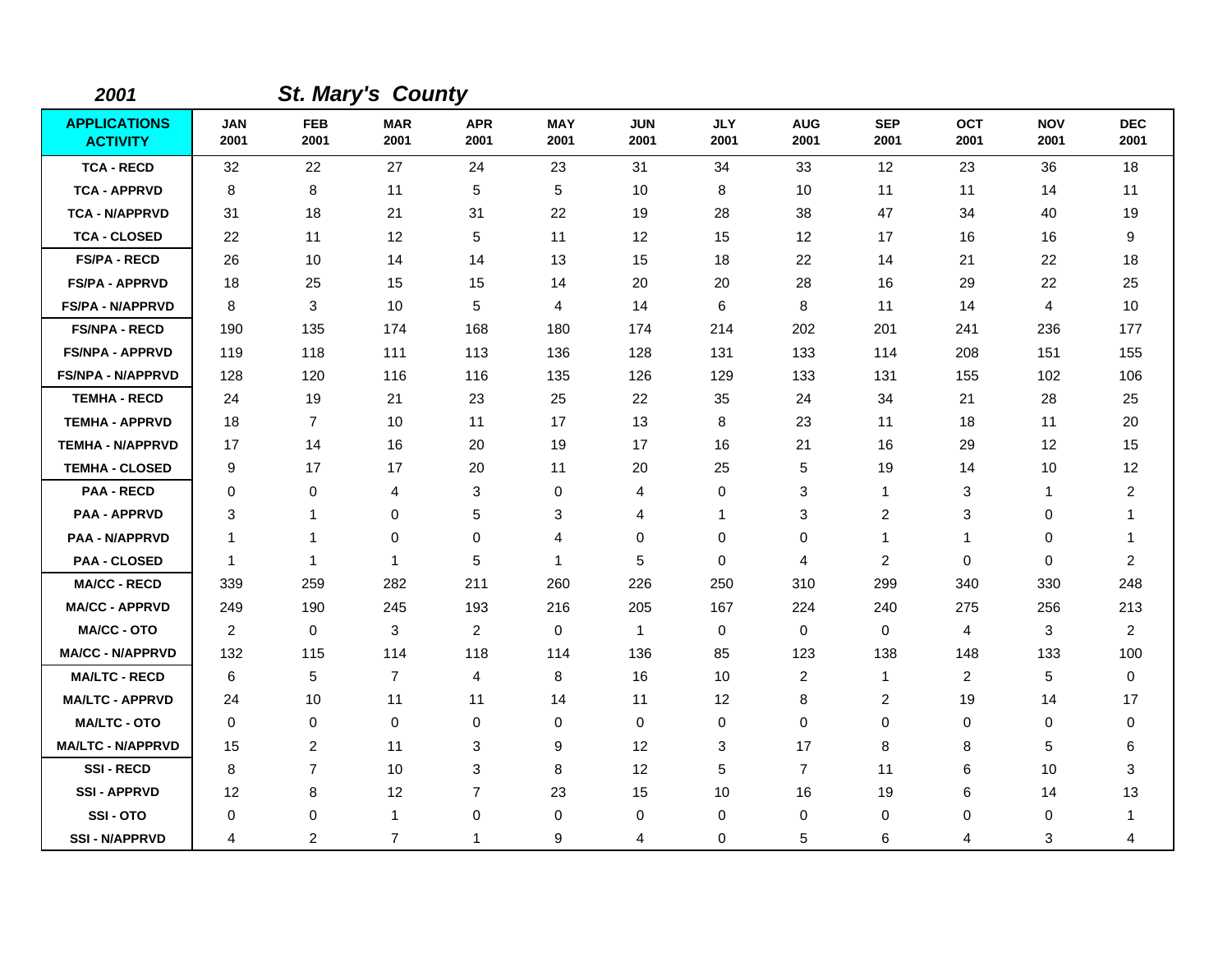| 2001                             |                    |                    | <b>St. Mary's County</b> |                    |                    |                    |                    |                    |                    |                    |                    |                    |
|----------------------------------|--------------------|--------------------|--------------------------|--------------------|--------------------|--------------------|--------------------|--------------------|--------------------|--------------------|--------------------|--------------------|
| <b>CASELOAD</b><br><b>COUNTS</b> | <b>JAN</b><br>2001 | <b>FEB</b><br>2001 | <b>MAR</b><br>2001       | <b>APR</b><br>2001 | <b>MAY</b><br>2001 | <b>JUN</b><br>2001 | <b>JLY</b><br>2001 | <b>AUG</b><br>2001 | <b>SEP</b><br>2001 | <b>OCT</b><br>2001 | <b>NOV</b><br>2001 | <b>DEC</b><br>2001 |
| <b>TCA - CASE/PAID</b>           | 168                | 174                | 188                      | 179                | 174                | 173                | 171                | 176                | 180                | 185                | 175                | 178                |
| <b>TCA - ADULT/RECIP</b>         | 99                 | 104                | 106                      | 106                | 94                 | 99                 | 89                 | 93                 | 95                 | 98                 | 93                 | 95                 |
| <b>TCA - CHILD/RECIP</b>         | 302                | 307                | 337                      | 312                | 318                | 311                | 309                | 300                | 321                | 318                | 321                | 328                |
| <b>TCA - TOTAL/RECIP</b>         | 401                | 411                | 443                      | 418                | 412                | 410                | 398                | 393                | 416                | 416                | 414                | 423                |
| <b>TCA - NET/EXPEND</b>          | \$75,344           | \$71,310           | \$75,850                 | \$80,721           | \$67,525           | \$55,037           | \$75,151           | \$73,823           | \$61,775           | \$67,637           | \$66,981           | \$68,340           |
| <b>FS/PA - H/HOLD CERT</b>       | 553                | 556                | 534                      | 543                | 539                | 558                | 562                | 567                | 569                | 580                | 578                | 589                |
| <b>FS/PA - H/HOLD PART</b>       | 552                | 555                | 531                      | 543                | 538                | 558                | 562                | 567                | 569                | 580                | 578                | 588                |
| <b>FS/PA - INDVD PART</b>        | 803                | 803                | 772                      | 787                | 777                | 805                | 816                | 818                | 809                | 811                | 781                | 803                |
| <b>FS/NPA - H/HOLD CERT</b>      | 992                | 1,000              | 1,020                    | 1,009              | 1,022              | 1,035              | 1.041              | 1,052              | 1,042              | 1,155              | 1,184              | 1,247              |
| <b>FS/NPA - H/HOLD PART</b>      | 985                | 996                | 1,014                    | 1,001              | 1,012              | 1,024              | 1,037              | 1,049              | 1,035              | 1.147              | 1,178              | 1,239              |
| <b>FS/NPA - INDVD PART</b>       | 2,664              | 2,688              | 2,694                    | 2,689              | 2,732              | 2,777              | 2,804              | 2,847              | 2,812              | 3,156              | 3,248              | 3,348              |
| <b>FS/TOTAL - ISSUED</b>         | \$249,887          | \$254,900          | \$255,746                | \$255,879          | \$255,416          | \$261,291          | \$258,640          | \$264,462          | \$257,066          | \$295,536          | \$301,823          | \$314,260          |
| <b>GPA/PW - CASE/PAID</b>        | 0                  | 0                  | $\mathbf 0$              | 0                  | 0                  | 0                  | $\mathbf 0$        | 0                  | 0                  | 0                  | 0                  | 0                  |
| <b>TEMHA - CASE/PAID</b>         | 154                | 141                | 144                      | 136                | 152                | 123                | 125                | 162                | 139                | 160                | 147                | 175                |
| <b>TEMHA - RECIP</b>             | 154                | 141                | 137                      | 135                | 149                | 122                | 124                | 162                | 138                | 160                | 147                | 172                |
| <b>TEMHA - NET/EXPEND</b>        | (\$1,448)          | \$13,602           | \$14,081                 | \$14,407           | \$16,218           | \$10,719           | \$21,456           | \$27,089           | \$17,700           | \$30,362           | \$20,223           | \$25,411           |
| <b>PAA - CASE/PAID</b>           | 51                 | 46                 | 43                       | 47                 | 52                 | 42                 | 55                 | 50                 | 48                 | 49                 | 50                 | 49                 |
| <b>PAA - RECIP</b>               | 65                 | 58                 | 56                       | 59                 | 64                 | 54                 | 67                 | 63                 | 61                 | 63                 | 64                 | 63                 |
| <b>PAA - NET/EXPEND</b>          | \$10,613           | \$10,400           | \$9,653                  | \$9,625            | \$10,189           | \$8,952            | \$12,454           | \$10,200           | \$9,925            | \$10,942           | \$11,754           | \$12,146           |
| <b>MA\CC - CUC</b>               | 2,809              | 2,913              | 2,898                    | 2,966              | 2,877              | 2,978              | 2,834              | 2,828              | 3,017              | 2,957              | 3,126              | 2,982              |
| <b>MA\CC - SPEND DOWN</b>        | 34                 | 47                 | 32                       | 50                 | 47                 | 54                 | 38                 | 36                 | 42                 | 29                 | 43                 | 39                 |
| <b>MAILTC - CUC</b>              | 297                | 306                | 287                      | 310                | 286                | 295                | 283                | 283                | 291                | 298                | 299                | 285                |
| <b>MA\LTC - SPEND DOWN</b>       | $\mathbf 0$        | 0                  | $\mathbf 0$              | 0                  | 0                  | $\mathbf 0$        | $\mathbf 0$        | 0                  | 0                  | 0                  | 0                  | 0                  |
| <b>SSI-CUC</b>                   | 1,149              | 1,151              | 1,131                    | 1,145              | 1,157              | 1,168              | 1,162              | 1,168              | 1,182              | 1,180              | 1,186              | 1,192              |
| <b>TCA - RECONS</b>              | $\overline{7}$     | 4                  | 8                        | 5                  | 6                  | 17                 | 10                 | 10                 | 12                 | 9                  | 23                 | 7                  |
| <b>PAA - RECONS</b>              | $\mathbf 0$        | 0                  | 1                        | 3                  | 0                  | 0                  | $\mathbf 0$        | 0                  | 0                  | 1                  | 0                  | 0                  |
| <b>PA/FS - RECONS</b>            | 68                 | 41                 | 67                       | 54                 | 57                 | 74                 | 58                 | 68                 | 56                 | 79                 | 72                 | 55                 |
| <b>NPA/FS - RECONS</b>           | 152                | 75                 | 147                      | 113                | 148                | 156                | 114                | 171                | 129                | 163                | 115                | 142                |
| <b>MA/CC - RECONS</b>            | 252                | 102                | 259                      | 342                | 315                | 368                | 267                | 368                | 205                | 203                | 265                | 188                |
| <b>MA/LTC - RECONS</b>           | 8                  | 6                  | 8                        | 13                 | 15                 | $\overline{7}$     | 8                  | 5                  | 5                  | 9                  | 11                 | $\overline{a}$     |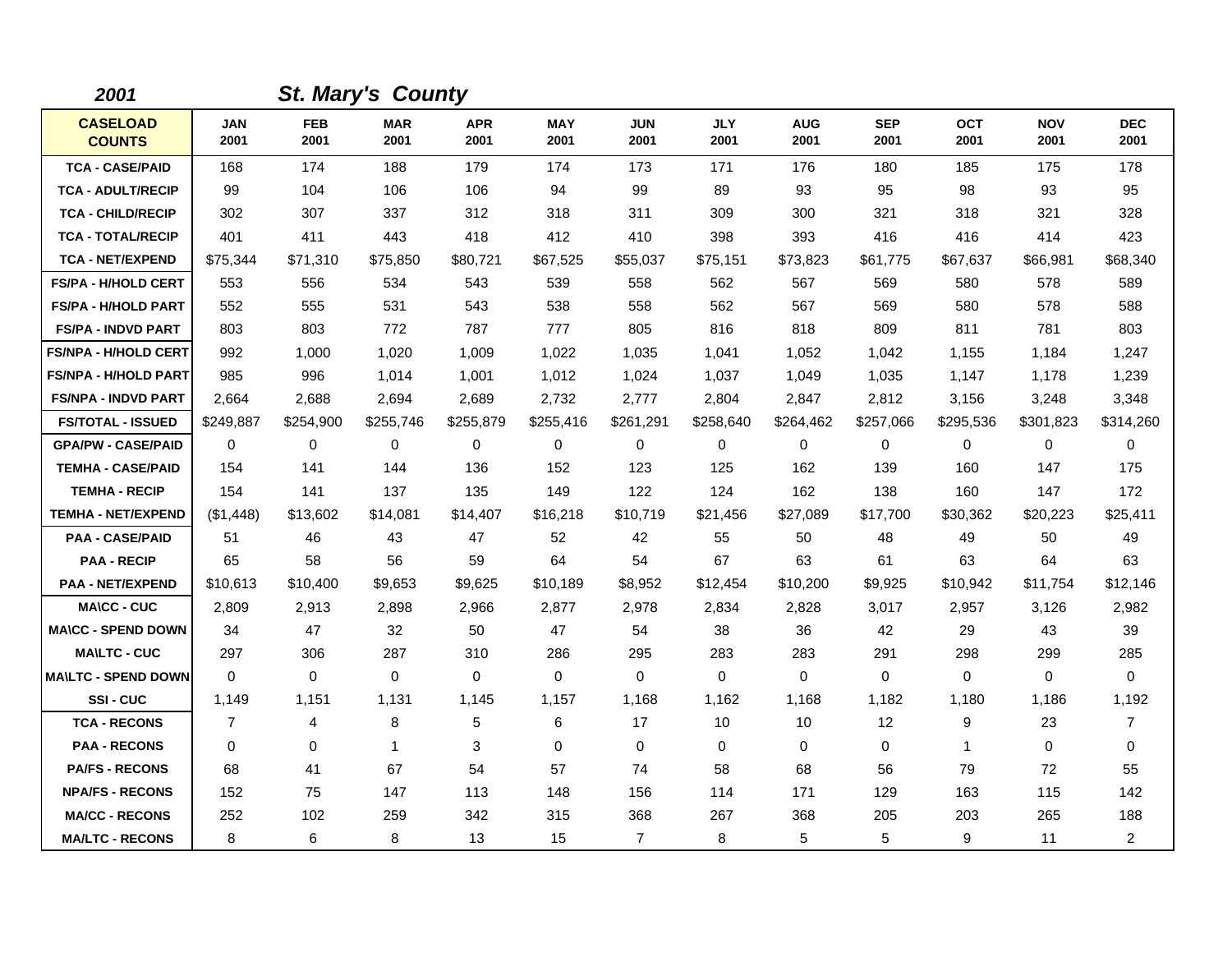| 2002                                   |                         |                    | <b>St. Mary's County</b> |                    |                    |                    |                    |                    |                    |             |                    |                    |
|----------------------------------------|-------------------------|--------------------|--------------------------|--------------------|--------------------|--------------------|--------------------|--------------------|--------------------|-------------|--------------------|--------------------|
| <b>APPLICATIONS</b><br><b>ACTIVITY</b> | <b>JAN</b><br>2002      | <b>FEB</b><br>2002 | <b>MAR</b><br>2002       | <b>APR</b><br>2002 | <b>MAY</b><br>2002 | <b>JUN</b><br>2002 | <b>JLY</b><br>2002 | <b>AUG</b><br>2002 | <b>SEP</b><br>2002 | OCT<br>2002 | <b>NOV</b><br>2002 | <b>DEC</b><br>2002 |
| <b>TCA - RECD</b>                      | 28                      | 26                 | 33                       | 28                 | 40                 | 40                 | 53                 | 47                 | 45                 | 52          | 39                 | 22                 |
| <b>TCA - APPRVD</b>                    | 10                      | 9                  | 18                       | 12 <sup>2</sup>    | 12                 | 12                 | 15                 | 24                 | 18                 | 20          | 24                 | 25                 |
| <b>TCA - N/APPRVD</b>                  | 28                      | 17                 | 25                       | 20                 | 23                 | 33                 | 55                 | 31                 | 31                 | 40          | 30                 | 31                 |
| <b>TCA - CLOSED</b>                    | 13                      | $\overline{7}$     | 10                       | 12                 | 10                 | $\overline{7}$     | 15                 | 14                 | 13                 | 12          | 10                 | 10                 |
| <b>FS/PA - RECD</b>                    | 30                      | 26                 | 19                       | 24                 | 29                 | 20                 | 28                 | 34                 | 20                 | 23          | 34                 | 29                 |
| <b>FS/PA - APPRVD</b>                  | 36                      | 31                 | 27                       | 23                 | 24                 | 23                 | 41                 | 35                 | 22                 | 34          | 45                 | 30                 |
| <b>FS/PA - N/APPRVD</b>                | 17                      | 6                  | 10                       | $\overline{7}$     | 9                  | 9                  | 9                  | 6                  | 6                  | 9           | $\overline{7}$     | 5                  |
| <b>FS/NPA - RECD</b>                   | 207                     | 183                | 151                      | 201                | 212                | 192                | 230                | 222                | 210                | 267         | 193                | 209                |
| <b>FS/NPA - APPRVD</b>                 | 157                     | 124                | 130                      | 117                | 165                | 149                | 183                | 157                | 141                | 207         | 181                | 194                |
| <b>FS/NPA - N/APPRVD</b>               | 147                     | 109                | 125                      | 84                 | 105                | 96                 | 125                | 95                 | 99                 | 113         | 92                 | 98                 |
| <b>TEMHA - RECD</b>                    | 22                      | 27                 | 22                       | 17                 | 24                 | 23                 | 29                 | 22                 | 24                 | 29          | 25                 | 23                 |
| <b>TEMHA - APPRVD</b>                  | 20                      | 22                 | 15                       | 15                 | 16                 | 14                 | 20                 | 25                 | 8                  | 19          | 20                 | 15                 |
| <b>TEMHA - N/APPRVD</b>                | 16                      | 14                 | 14                       | 11                 | 8                  | 9                  | 18                 | 14                 | 14                 | 20          | 17                 | 12                 |
| <b>TEMHA - CLOSED</b>                  | 21                      | 16                 | 10                       | 21                 | 17                 | 17                 | 15                 | 23                 | 20                 | 13          | 14                 | 18                 |
| <b>PAA - RECD</b>                      | $\overline{1}$          | $\mathbf{1}$       | $\overline{2}$           | $\mathbf{1}$       | $\mathbf{1}$       | 4                  | $\mathbf 0$        | 0                  | $\mathbf 0$        | 5           | 0                  | 0                  |
| <b>PAA - APPRVD</b>                    | $\overline{\mathbf{c}}$ | 2                  | 1                        | 0                  | $\overline{c}$     | 3                  | 1                  | 0                  | $\mathbf 0$        | 4           | $\mathbf{1}$       | 0                  |
| <b>PAA - N/APPRVD</b>                  | $\Omega$                | 1                  | 0                        | 0                  | 1                  | 1                  | 2                  | 0                  | 0                  | 0           | 0                  | 0                  |
| <b>PAA - CLOSED</b>                    | $\Omega$                | 4                  | $\overline{c}$           | $\mathbf 0$        | $\overline{1}$     | 3                  | $\mathbf{1}$       | 1                  | $\Omega$           | 1           | $\mathbf{1}$       | 1                  |
| <b>MA/CC - RECD</b>                    | 291                     | 284                | 272                      | 286                | 307                | 246                | 310                | 311                | 279                | 305         | 250                | 267                |
| <b>MA/CC - APPRVD</b>                  | 290                     | 268                | 253                      | 236                | 247                | 193                | 262                | 294                | 195                | 248         | 251                | 258                |
| <b>MA/CC - OTO</b>                     | $\overline{1}$          | 3                  | $\overline{2}$           | $\overline{2}$     | 3                  | $\mathbf 0$        | $\overline{4}$     | 3                  | 0                  | 4           | $\overline{2}$     | $\Omega$           |
| <b>MA/CC - N/APPRVD</b>                | 119                     | 106                | 107                      | 94                 | 98                 | 93                 | 161                | 113                | 80                 | 123         | 101                | 131                |
| <b>MA/LTC - RECD</b>                   | $\overline{1}$          | 2                  | $\overline{2}$           | 5                  | $\mathbf{1}$       | 9                  | 5                  | 5                  | 0                  | 11          | 0                  | $\overline{2}$     |
| <b>MA/LTC - APPRVD</b>                 | 16                      | 12                 | 19                       | 21                 | 10                 | 9                  | 6                  | 6                  | 10                 | 8           | 23                 | 10                 |
| <b>MA/LTC - OTO</b>                    | $\mathbf 0$             | 0                  | $\mathbf 0$              | 0                  | 0                  | $\mathbf 0$        | $\mathbf 0$        | 0                  | $\mathbf 0$        | 0           | 0                  | 0                  |
| <b>MA/LTC - N/APPRVD</b>               | 23                      | 5                  | 10                       | 10                 | 3                  | 12                 | 4                  | 6                  | 7                  | 5           | 9                  | 4                  |
| <b>SSI-RECD</b>                        | 7                       | 5                  | 4                        | 8                  | 16                 | $\overline{7}$     | 8                  | 12                 | 3                  | 7           | $\overline{c}$     | 6                  |
| <b>SSI-APPRVD</b>                      | 8                       | 19                 | 9                        | 18                 | 33                 | 8                  | 10                 | 14                 | 9                  | 7           | $\overline{7}$     | 12                 |
| SSI-OTO                                | 0                       | 0                  | 0                        | 0                  | 0                  | $\mathbf 0$        | $\mathbf 0$        | 0                  | $\mathbf 0$        | 0           | 0                  | 0                  |
| <b>SSI-N/APPRVD</b>                    | 6                       | $\overline{7}$     | $\overline{c}$           | 6                  | 11                 | 5                  | 5                  | 4                  | $\overline{4}$     | 5           | 2                  | $\overline{7}$     |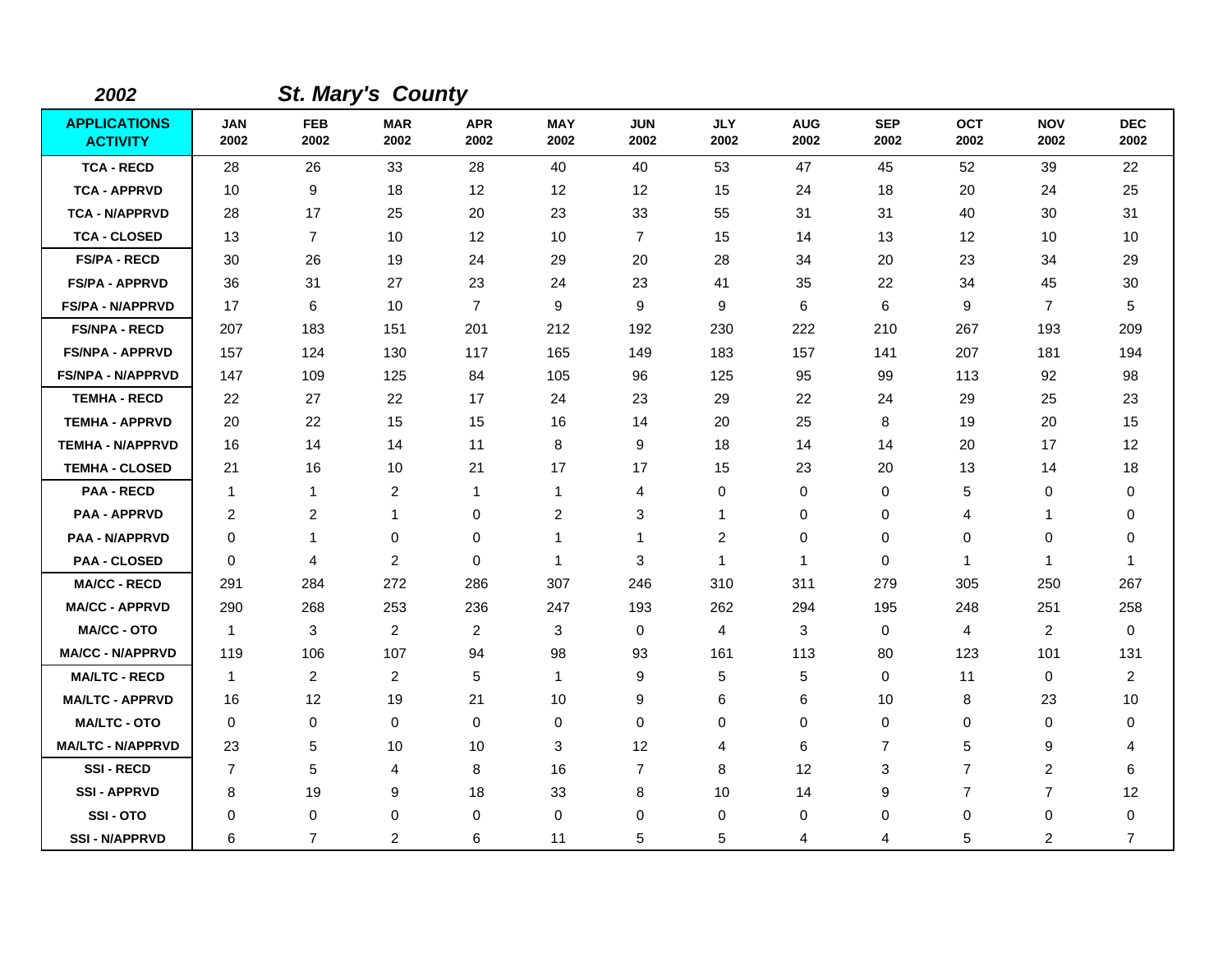| 2002                             |                    |                    | <b>St. Mary's County</b> |                    |                    |                    |                    |                    |                    |                    |                    |                    |
|----------------------------------|--------------------|--------------------|--------------------------|--------------------|--------------------|--------------------|--------------------|--------------------|--------------------|--------------------|--------------------|--------------------|
| <b>CASELOAD</b><br><b>COUNTS</b> | <b>JAN</b><br>2002 | <b>FEB</b><br>2002 | <b>MAR</b><br>2002       | <b>APR</b><br>2002 | <b>MAY</b><br>2002 | <b>JUN</b><br>2002 | <b>JLY</b><br>2002 | <b>AUG</b><br>2002 | <b>SEP</b><br>2002 | <b>OCT</b><br>2002 | <b>NOV</b><br>2002 | <b>DEC</b><br>2002 |
| <b>TCA - CASE/PAID</b>           | 173                | 172                | 199                      | 189                | 192                | 191                | 195                | 219                | 217                | 228                | 249                | 269                |
| <b>TCA - ADULT/RECIP</b>         | 91                 | 96                 | 119                      | 105                | 107                | 107                | 106                | 124                | 124                | 141                | 161                | 181                |
| <b>TCA - CHILD/RECIP</b>         | 316                | 321                | 366                      | 332                | 340                | 340                | 339                | 406                | 392                | 406                | 448                | 489                |
| <b>TCA - TOTAL/RECIP</b>         | 407                | 417                | 485                      | 437                | 447                | 447                | 445                | 530                | 516                | 547                | 609                | 670                |
| <b>TCA - NET/EXPEND</b>          | \$64,428           | \$60,734           | \$83,583                 | \$71,325           | \$72,926           | \$56,078           | \$92,076           | \$78,854           | \$85,481           | \$89,810           | \$86,903           | \$101,138          |
| <b>FS/PA - H/HOLD CERT</b>       | 604                | 612                | 625                      | 644                | 635                | 641                | 648                | 649                | 666                | 661                | 687                | 699                |
| <b>FS/PA - H/HOLD PART</b>       | 603                | 609                | 622                      | 643                | 632                | 640                | 644                | 644                | 664                | 655                | 685                | 698                |
| <b>FS/PA - INDVD PART</b>        | 838                | 848                | 869                      | 892                | 874                | 889                | 901                | 915                | 956                | 940                | 1,000              | 1,027              |
| <b>FS/NPA - H/HOLD CERT</b>      | 1,287              | 1,274              | 1,290                    | 1,247              | 1,273              | 1,266              | 1,308              | 1,313              | 1,294              | 1,366              | 1,401              | 1,437              |
| <b>FS/NPA - H/HOLD PART</b>      | 1,281              | 1.270              | 1.288                    | 1,241              | 1,265              | 1,258              | 1,299              | 1,307              | 1.284              | 1.358              | 1,394              | 1,424              |
| <b>FS/NPA - INDVD PART</b>       | 3,436              | 3,429              | 3,444                    | 3,350              | 3,397              | 3,353              | 3,457              | 3,450              | 3,411              | 3,593              | 3,676              | 3,750              |
| <b>FS/TOTAL - ISSUED</b>         | \$316,054          | \$321,588          | \$325,081                | \$315,231          | \$314,536          | \$315,077          | \$324,942          | \$324,156          | \$322,913          | \$351,636          | \$365,740          | \$371,776          |
| <b>GPA/PW - CASE/PAID</b>        | $\Omega$           | $\Omega$           | $\mathbf{0}$             | $\Omega$           | 0                  | $\Omega$           | 0                  | $\Omega$           | $\Omega$           | $\Omega$           | 0                  | $\Omega$           |
| <b>TEMHA - CASE/PAID</b>         | 176                | 182                | 187                      | 186                | 184                | 172                | 212                | 206                | 184                | 196                | 198                | 198                |
| <b>TEMHA - RECIP</b>             | 174                | 182                | 187                      | 185                | 184                | 172                | 209                | 205                | 182                | 195                | 198                | 198                |
| <b>TEMHA - NET/EXPEND</b>        | \$23,326           | \$29,799           | \$32,614                 | \$31,396           | \$30,146           | \$28,216           | \$25,955           | \$38,426           | \$33,421           | \$28,728           | \$34,473           | \$33,900           |
| <b>PAA - CASE/PAID</b>           | 52                 | 51                 | 48                       | 49                 | 53                 | 47                 | 51                 | 63                 | 60                 | 63                 | 66                 | 62                 |
| <b>PAA - RECIP</b>               | 65                 | 63                 | 60                       | 61                 | 66                 | 60                 | 63                 | 49                 | 48                 | 51                 | 55                 | 50                 |
| <b>PAA - NET/EXPEND</b>          | \$12,866           | \$12,176           | \$12,354                 | \$12,598           | \$12,899           | \$12,112           | \$12,078           | \$12,542           | \$11,800           | \$12,121           | \$14,387           | \$14,167           |
| <b>MA\CC - CUC</b>               | 3.092              | 3,235              | 3,106                    | 3,251              | 3,158              | 3,266              | 3,149              | 3,156              | 3,241              | 3,132              | 3,249              | 3,160              |
| <b>MA\CC - SPEND DOWN</b>        | 39                 | 49                 | 45                       | 54                 | 48                 | 56                 | 36                 | 41                 | 54                 | 40                 | 48                 | 37                 |
| <b>MA\LTC - CUC</b>              | 309                | 313                | 312                      | 321                | 313                | 321                | 309                | 303                | 310                | 297                | 306                | 299                |
| <b>MAILTC - SPEND DOWN</b>       | $\Omega$           | $\Omega$           | $\mathbf 0$              | $\Omega$           | $\Omega$           | $\Omega$           | $\Omega$           | $\Omega$           | $\Omega$           | $\Omega$           | 0                  | $\Omega$           |
| SSI-CUC                          | 1,197              | 1,207              | 1,205                    | 1,191              | 1,191              | 1,179              | 1,161              | 1,148              | 1,147              | 1,136              | 1,139              | 1,133              |
| <b>TCA - RECONS</b>              | 3                  | 8                  | 8                        | 15                 | 3                  | $\overline{7}$     | 11                 | 10                 | 11                 | 18                 | 3                  | 14                 |
| <b>PAA - RECONS</b>              | $\Omega$           | 1                  | $\mathbf{1}$             | 2                  | 0                  | $\mathbf{1}$       | $\Omega$           | 1                  | $\Omega$           | $\mathbf 1$        | $\Omega$           | $\Omega$           |
| <b>PA/FS - RECONS</b>            | 45                 | 56                 | 55                       | 67                 | 58                 | 30                 | 56                 | 57                 | 57                 | 80                 | 62                 | 71                 |
| <b>NPA/FS - RECONS</b>           | 110                | 93                 | 119                      | 123                | 124                | 96                 | 110                | 80                 | 70                 | 121                | 136                | 126                |
| <b>MA/CC - RECONS</b>            | 154                | 302                | 317                      | 298                | 317                | 142                | 345                | 225                | 226                | 301                | 243                | 250                |
| <b>MA/LTC - RECONS</b>           | 8                  | 10                 | 5                        | 9                  | 11                 | 4                  | 4                  | 5                  | 5                  | 14                 | 8                  | $\overline{7}$     |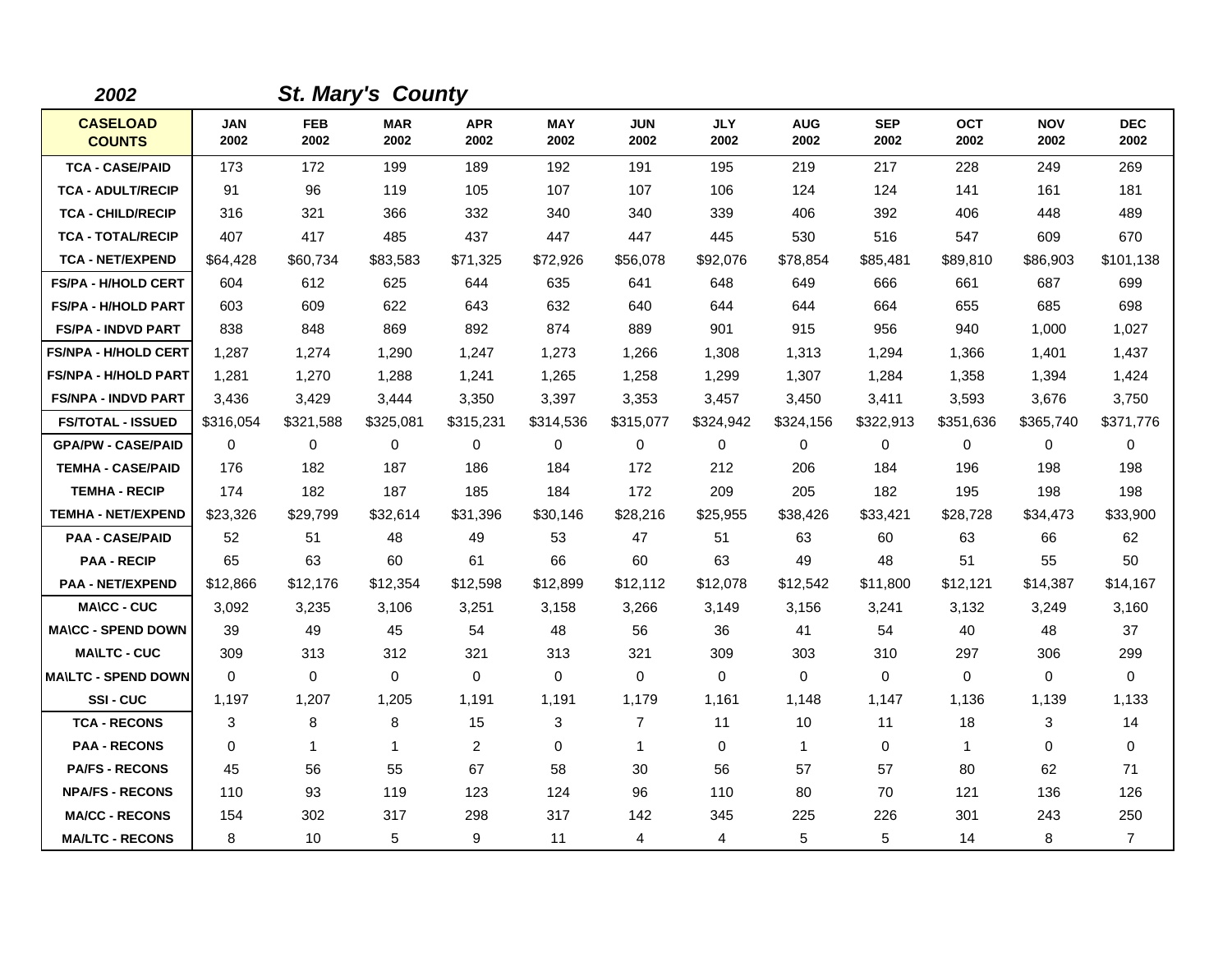| 2003                                   |                    |                    | <b>St. Mary's County</b> |                    |                    |                    |                    |                         |                    |                |                    |                    |
|----------------------------------------|--------------------|--------------------|--------------------------|--------------------|--------------------|--------------------|--------------------|-------------------------|--------------------|----------------|--------------------|--------------------|
| <b>APPLICATIONS</b><br><b>ACTIVITY</b> | <b>JAN</b><br>2003 | <b>FEB</b><br>2003 | <b>MAR</b><br>2003       | <b>APR</b><br>2003 | <b>MAY</b><br>2003 | <b>JUN</b><br>2003 | <b>JLY</b><br>2003 | <b>AUG</b><br>2003      | <b>SEP</b><br>2003 | OCT<br>2003    | <b>NOV</b><br>2003 | <b>DEC</b><br>2003 |
| <b>TCA - RECD</b>                      | 48                 | 29                 | 47                       | 38                 | 41                 | 44                 | 50                 | 50                      | 55                 | 57             | 42                 | 35                 |
| <b>TCA - APPRVD</b>                    | 20                 | 21                 | 24                       | 18                 | 30                 | 17                 | 28                 | 26                      | 39                 | 30             | 34                 | 38                 |
| <b>TCA - N/APPRVD</b>                  | 16                 | 16                 | 17                       | 22                 | 24                 | 37                 | 50                 | 39                      | 32                 | 26             | 21                 | 36                 |
| <b>TCA - CLOSED</b>                    | 15                 | 8                  | 12                       | 16                 | 22                 | 17                 | 19                 | 28                      | 18                 | 31             | 26                 | 21                 |
| <b>FS/PA - RECD</b>                    | 39                 | 30                 | 18                       | 26                 | 15                 | 12                 | 21                 | 21                      | 25                 | 25             | 30                 | 20                 |
| <b>FS/PA - APPRVD</b>                  | 39                 | 36                 | 15                       | 33                 | 10                 | 19                 | 25                 | 18                      | 26                 | 26             | 36                 | 26                 |
| <b>FS/PA - N/APPRVD</b>                | $\overline{7}$     | 3                  | $\overline{2}$           | $\mathbf{1}$       | $\overline{2}$     | 8                  | $\mathbf{1}$       | 0                       | 5                  | 10             | 3                  | 5                  |
| <b>FS/NPA - RECD</b>                   | 246                | 200                | 206                      | 179                | 182                | 187                | 247                | 234                     | 226                | 342            | 201                | 226                |
| <b>FS/NPA - APPRVD</b>                 | 199                | 146                | 162                      | 150                | 136                | 141                | 183                | 186                     | 170                | 285            | 162                | 225                |
| <b>FS/NPA - N/APPRVD</b>               | 91                 | 72                 | 86                       | 77                 | 90                 | 67                 | 118                | 104                     | 97                 | 166            | 96                 | 110                |
| <b>TEMHA - RECD</b>                    | 38                 | 25                 | 29                       | 30                 | 26                 | 26                 | 28                 | 24                      | 19                 | 30             | 23                 | 20                 |
| <b>TEMHA - APPRVD</b>                  | 11                 | 25                 | 10                       | 22                 | 15                 | 25                 | 18                 | 8                       | 21                 | 22             | 22                 | 16                 |
| <b>TEMHA - N/APPRVD</b>                | 22                 | 20                 | 23                       | 24                 | 26                 | 17                 | 22                 | 11                      | 21                 | 20             | 18                 | 19                 |
| <b>TEMHA - CLOSED</b>                  | 22                 | 22                 | 16                       | 30                 | 26                 | 25                 | 22                 | 23                      | 19                 | 33             | 15                 | 14                 |
| <b>PAA - RECD</b>                      | $\overline{1}$     | $\mathbf{1}$       | $\overline{1}$           | $\overline{c}$     | 0                  | 3                  | $\mathbf 0$        | 1                       | $\overline{c}$     | 1              | 0                  | 3                  |
| <b>PAA - APPRVD</b>                    | $\overline{1}$     | 1                  | 1                        | 2                  | 0                  | 1                  | $\overline{c}$     | $\overline{\mathbf{c}}$ | $\mathbf 1$        | 2              | 0                  | 3                  |
| <b>PAA - N/APPRVD</b>                  | $\overline{1}$     | 1                  | 0                        | 0                  | $\mathbf 0$        | 0                  | $\mathbf 0$        | 1                       | 1                  | 0              | 0                  | 0                  |
| <b>PAA - CLOSED</b>                    | 2                  | 0                  | $\mathbf 0$              | 3                  | $\overline{c}$     | 1                  | $\overline{c}$     | 1                       | $\mathbf 1$        | 3              | $\mathbf 0$        | $\mathbf 0$        |
| <b>MA/CC - RECD</b>                    | 282                | 247                | 260                      | 288                | 281                | 278                | 328                | 320                     | 297                | 311            | 273                | 284                |
| <b>MA/CC - APPRVD</b>                  | 217                | 232                | 323                      | 224                | 217                | 279                | 323                | 244                     | 221                | 293            | 179                | 303                |
| <b>MA/CC - OTO</b>                     | 5                  | 2                  | $\overline{2}$           | $\overline{4}$     | $\mathbf{1}$       | 5                  | 4                  | 3                       | 3                  | $\mathbf{1}$   | 3                  | 0                  |
| <b>MA/CC - N/APPRVD</b>                | 91                 | 103                | 82                       | 105                | 92                 | 109                | 121                | 85                      | 91                 | 113            | 105                | 126                |
| <b>MA/LTC - RECD</b>                   | 4                  | 3                  | 8                        | 4                  | 10                 | 4                  | 6                  | 3                       | 2                  | 5              | 4                  | $\overline{7}$     |
| <b>MA/LTC - APPRVD</b>                 | 22                 | 1                  | 4                        | 33                 | 25                 | $\overline{7}$     | 27                 | 20                      | 25                 | 9              | 24                 | 29                 |
| <b>MA/LTC - OTO</b>                    | 0                  | 0                  | 0                        | 0                  | 0                  | 0                  | 0                  | 0                       | $\mathbf 0$        | 0              | 0                  | 0                  |
| <b>MA/LTC - N/APPRVD</b>               | $\overline{7}$     | 1                  | 0                        | 15                 | 16                 | 3                  | 14                 | 10                      | 10                 | $\overline{c}$ | 8                  | 8                  |
| <b>SSI-RECD</b>                        | 11                 | 5                  | 8                        | 3                  | $\overline{7}$     | 10                 | 12                 | 5                       | 10                 | 8              | 8                  | 9                  |
| <b>SSI - APPRVD</b>                    | 17                 | 18                 | 14                       | 5                  | 10                 | 12                 | 13                 | 12                      | 16                 | 23             | 9                  | 12                 |
| SSI-OTO                                | -1                 | 0                  | 0                        | 0                  | 0                  | 0                  | $\mathbf 0$        | 0                       | 0                  | 0              | 0                  | 0                  |
| <b>SSI - N/APPRVD</b>                  | 8                  | 3                  | 4                        | 1                  | $\overline{2}$     | $\overline{7}$     | 6                  | 3                       | $\overline{7}$     | 6              | 5                  | 9                  |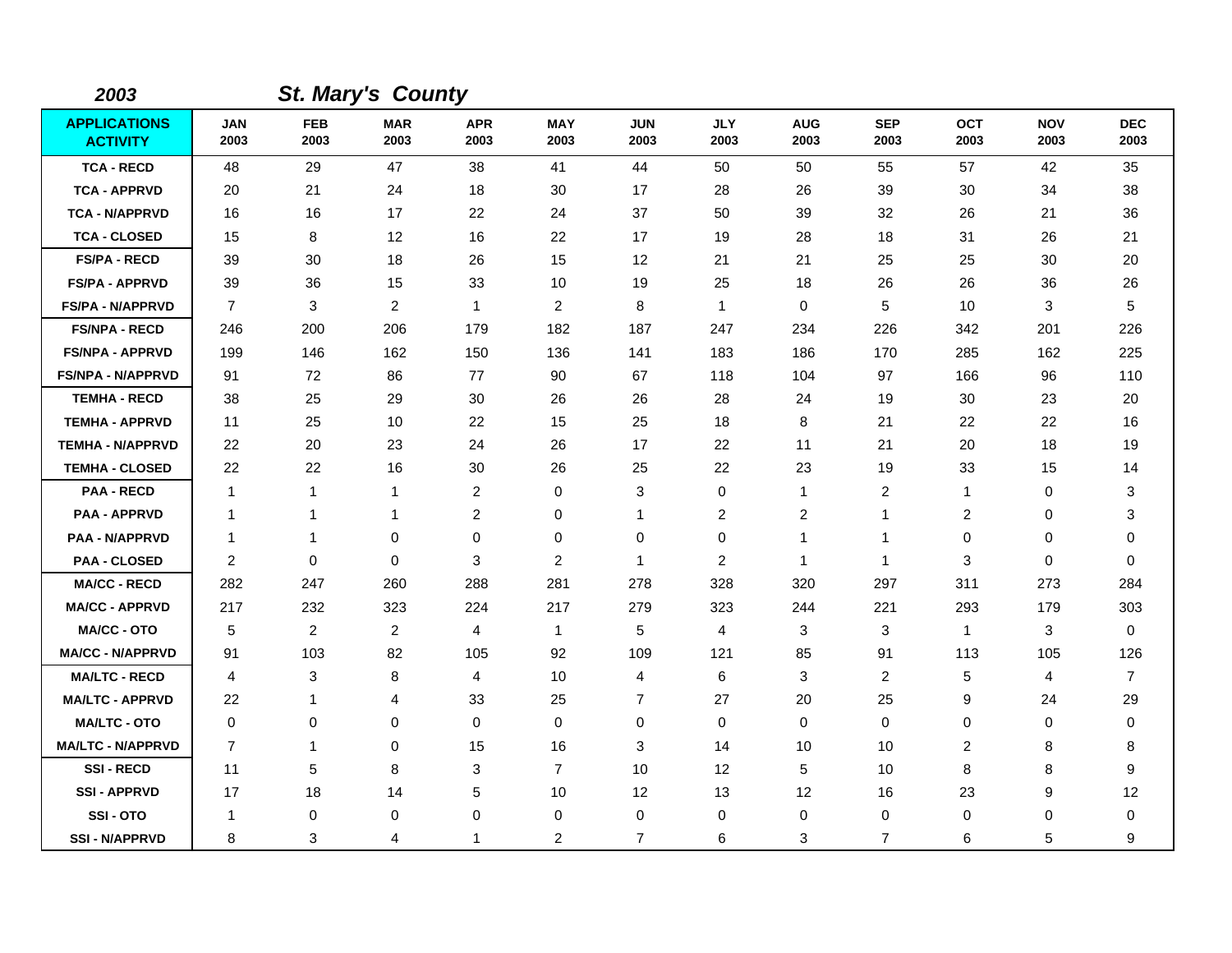| 2003                             |                    |                    | <b>St. Mary's County</b> |                    |                    |                    |                    |                    |                    |                    |                    |                    |
|----------------------------------|--------------------|--------------------|--------------------------|--------------------|--------------------|--------------------|--------------------|--------------------|--------------------|--------------------|--------------------|--------------------|
| <b>CASELOAD</b><br><b>COUNTS</b> | <b>JAN</b><br>2003 | <b>FEB</b><br>2003 | <b>MAR</b><br>2003       | <b>APR</b><br>2003 | <b>MAY</b><br>2003 | <b>JUN</b><br>2003 | <b>JLY</b><br>2003 | <b>AUG</b><br>2003 | <b>SEP</b><br>2003 | <b>OCT</b><br>2003 | <b>NOV</b><br>2003 | <b>DEC</b><br>2003 |
| <b>TCA - CASE/PAID</b>           | 251                | 277                | 281                      | 295                | 303                | 292                | 318                | 315                | 330                | 323                | 342                | 372                |
| <b>TCA - ADULT/RECIP</b>         | 165                | 186                | 192                      | 207                | 213                | 201                | 220                | 220                | 234                | 235                | 245                | 270                |
| <b>TCA - CHILD/RECIP</b>         | 469                | 498                | 515                      | 533                | 558                | 541                | 586                | 571                | 614                | 610                | 629                | 686                |
| <b>TCA - TOTAL/RECIP</b>         | 634                | 684                | 707                      | 740                | 771                | 742                | 806                | 791                | 848                | 845                | 874                | 956                |
| <b>TCA - NET/EXPEND</b>          | \$96,915           | \$94,277           | \$95,464                 | \$114,276          | \$110,840          | \$113,743          | \$124,783          | \$122,337          | \$124,577          | \$126,928          | \$127,916          | \$139,459          |
| FS/PA - H/HOLD CERT              | 706                | 726                | 718                      | 728                | 719                | 729                | 730                | 732                | 743                | 731                | 736                | 751                |
| <b>FS/PA - H/HOLD PART</b>       | 702                | 725                | 716                      | 725                | 718                | 728                | 727                | 729                | 739                | 726                | 734                | 749                |
| <b>FS/PA - INDVD PART</b>        | 1,059              | 1,112              | 1,098                    | 1,122              | 1,117              | 1,156              | 1,152              | 1,165              | 1,207              | 1,210              | 1,240              | 1,258              |
| <b>FS/NPA - H/HOLD CERT</b>      | 1,462              | 1,411              | 1,449                    | 1,431              | 1,395              | 1,375              | 1,389              | 1,388              | 1,397              | 1,515              | 1,464              | 1,521              |
| <b>FS/NPA - H/HOLD PART</b>      | 1,448              | 1.401              | 1.439                    | 1,425              | 1,389              | 1.372              | 1,375              | 1,382              | 1.390              | 1.497              | 1,461              | 1,511              |
| <b>FS/NPA - INDVD PART</b>       | 3,811              | 3,659              | 3,735                    | 3,711              | 3,653              | 3,584              | 3,622              | 3,630              | 3,657              | 3,895              | 3,780              | 3,899              |
| <b>FS/TOTAL - ISSUED</b>         | \$371,053          | \$368,702          | \$370,784                | \$374,983          | \$375,736          | \$373,785          | \$376,326          | \$374,491          | \$421,333          | \$410,423          | \$401,190          | \$406,654          |
| <b>GPA/PW - CASE/PAID</b>        | $\Omega$           | $\Omega$           | $\mathbf{0}$             | $\Omega$           | $\Omega$           | $\Omega$           | 0                  | 0                  | $\Omega$           | $\Omega$           | $\mathbf{0}$       | 0                  |
| <b>TEMHA - CASE/PAID</b>         | 183                | 204                | 190                      | 191                | 185                | 169                | 214                | 162                | 192                | 170                | 176                | 190                |
| <b>TEMHA - RECIP</b>             | 182                | 203                | 190                      | 190                | 184                | 166                | 214                | 159                | 192                | 170                | 176                | 189                |
| <b>TEMHA - NET/EXPEND</b>        | \$32,710           | \$36,385           | \$28,946                 | \$32,149           | \$22,866           | (\$64,375)         | \$31,138           | \$27,630           | \$23,954           | \$34,587           | \$29,470           | \$28,326           |
| <b>PAA - CASE/PAID</b>           | 59                 | 62                 | 63                       | 63                 | 61                 | 62                 | 62                 | 59                 | 60                 | 62                 | 58                 | 61                 |
| <b>PAA - RECIP</b>               | 49                 | 51                 | 53                       | 53                 | 50                 | 50                 | 52                 | 51                 | 52                 | 54                 | 50                 | 52                 |
| <b>PAA - NET/EXPEND</b>          | \$12,826           | \$14,226           | \$15,908                 | \$16,596           | \$14,288           | \$16,256           | \$16,003           | \$11,282           | \$15,508           | \$16,052           | \$15,192           | \$14,965           |
| <b>MA\CC - CUC</b>               | 3,134              | 3,263              | 3,137                    | 3,284              | 3,169              | 3,341              | 3,254              | 3,280              | 3,561              | 3,773              | 3,889              | 3,777              |
| <b>MA\CC - SPEND DOWN</b>        | 39                 | 50                 | 29                       | 40                 | 34                 | 52                 | 42                 | 49                 | 62                 | 47                 | 58                 | 47                 |
| <b>MA\LTC - CUC</b>              | 299                | 298                | 279                      | 294                | 293                | 297                | 297                | 294                | 311                | 309                | 318                | 331                |
| <b>MAILTC - SPEND DOWN</b>       | $\Omega$           | $\Omega$           | $\mathbf 0$              | $\Omega$           | $\Omega$           | $\Omega$           | $\Omega$           | $\Omega$           | $\Omega$           | $\Omega$           | $\mathbf 0$        | 0                  |
| SSI-CUC                          | 1,138              | 1,151              | 1,147                    | 1,139              | 1,135              | 1,136              | 1,127              | 1,128              | 1,137              | 1,145              | 1,140              | 1,141              |
| <b>TCA - RECONS</b>              | 10                 | 5                  | 4                        | $\overline{7}$     | 10                 | 16                 | 26                 | 12                 | 14                 | 11                 | 15                 | 18                 |
| <b>PAA - RECONS</b>              | $\Omega$           | 1                  | 1                        | $\Omega$           | $\mathbf{1}$       | $\Omega$           | $\mathbf{1}$       | $\Omega$           | $\Omega$           | $\Omega$           | $\mathbf{1}$       | 0                  |
| <b>PA/FS - RECONS</b>            | 70                 | 64                 | 57                       | 64                 | 79                 | 67                 | 78                 | 67                 | 66                 | 91                 | 84                 | 85                 |
| <b>NPA/FS - RECONS</b>           | 117                | 100                | 121                      | 124                | 124                | 103                | 125                | 101                | 79                 | 142                | 80                 | 147                |
| <b>MA/CC - RECONS</b>            | 367                | 323                | 321                      | 349                | 324                | 278                | 397                | 320                | 260                | 288                | 190                | 366                |
| <b>MA/LTC - RECONS</b>           | 10                 | 10                 | 8                        | 14                 | 3                  | $\overline{7}$     | $\overline{7}$     | 10                 | $\overline{7}$     | 8                  | 10                 | 9                  |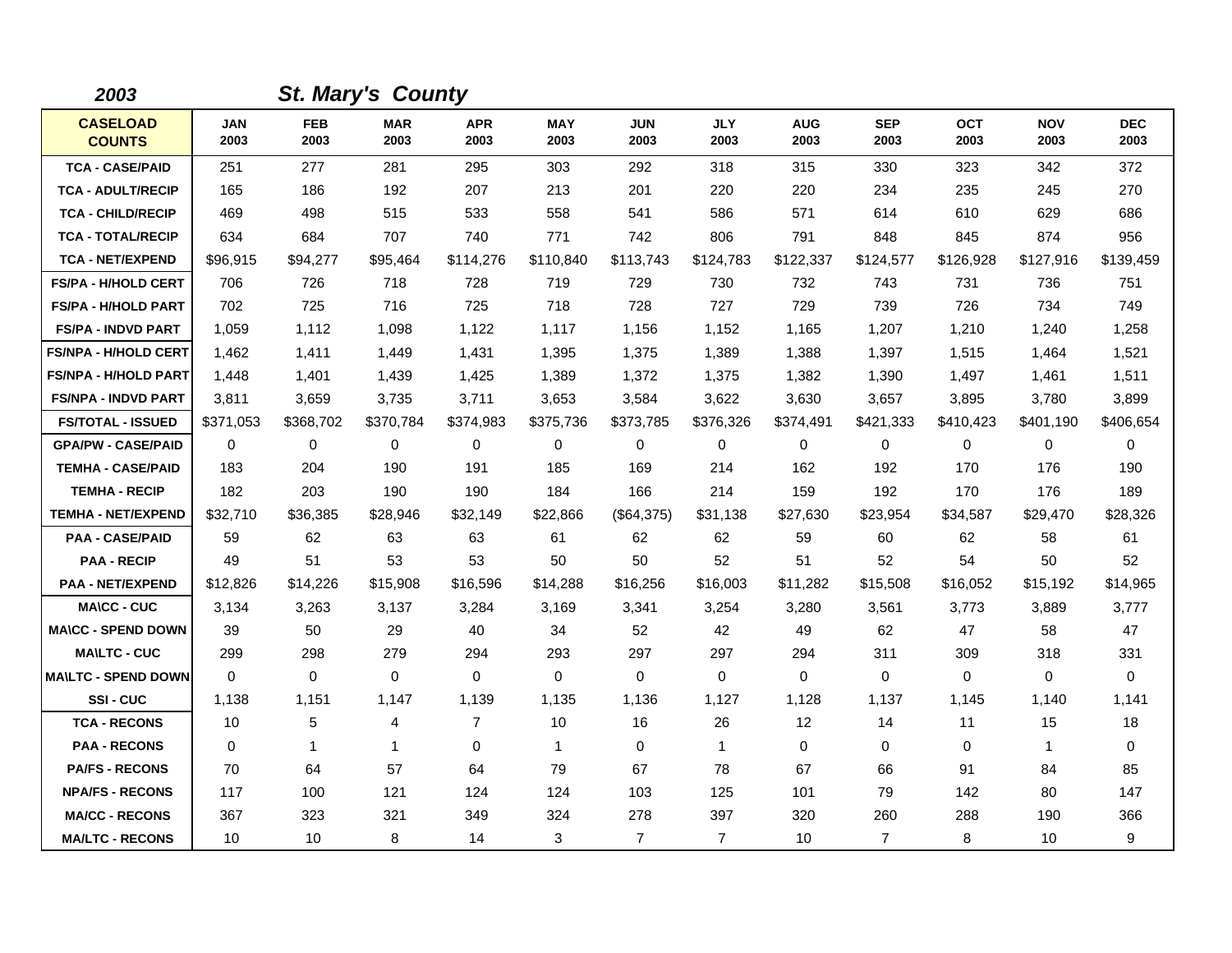| 2004                                   |                    |                    | <b>St. Mary's County</b> |                    |                    |                    |                    |                    |                    |                    |                    |                    |
|----------------------------------------|--------------------|--------------------|--------------------------|--------------------|--------------------|--------------------|--------------------|--------------------|--------------------|--------------------|--------------------|--------------------|
| <b>APPLICATIONS</b><br><b>ACTIVITY</b> | <b>JAN</b><br>2004 | <b>FEB</b><br>2004 | <b>MAR</b><br>2004       | <b>APR</b><br>2004 | <b>MAY</b><br>2004 | <b>JUN</b><br>2004 | <b>JLY</b><br>2004 | <b>AUG</b><br>2004 | <b>SEP</b><br>2004 | <b>OCT</b><br>2004 | <b>NOV</b><br>2004 | <b>DEC</b><br>2004 |
| <b>TCA - RECD</b>                      | 47                 | 47                 | 44                       | 37                 | 32                 | 42                 | 45                 | 57                 | 55                 | 33                 | 53                 | 33                 |
| <b>TCA - APPRVD</b>                    | 25                 | 20                 | 24                       | 18                 | 21                 | 27                 | 18                 | 22                 | 22                 | 29                 | 21                 | 19                 |
| <b>TCA - N/APPRVD</b>                  | 21                 | 25                 | 22                       | 23                 | 23                 | 22                 | 29                 | 30                 | 46                 | 19                 | 25                 | 40                 |
| <b>TCA - CLOSED</b>                    | 28                 | 26                 | 36                       | 29                 | 40                 | 51                 | 21                 | 42                 | 31                 | 31                 | 34                 | 26                 |
| <b>FS/PA - RECD</b>                    | 21                 | 18                 | 27                       | 19                 | 22                 | 33                 | 22                 | 24                 | 14                 | 18                 | 25                 | 18                 |
| <b>FS/PA - APPRVD</b>                  | 23                 | 16                 | 27                       | 21                 | 22                 | 30                 | 23                 | 25                 | 17                 | 22                 | 21                 | 21                 |
| <b>FS/PA - N/APPRVD</b>                | 4                  | 2                  | 8                        | 5                  | 5                  | 4                  | 3                  | 5                  | $\Omega$           | $\overline{c}$     | $\overline{2}$     | $\overline{7}$     |
| <b>FS/NPA - RECD</b>                   | 213                | 233                | 271                      | 232                | 210                | 257                | 285                | 248                | 239                | 244                | 232                | 215                |
| <b>FS/NPA - APPRVD</b>                 | 165                | 192                | 227                      | 170                | 172                | 189                | 260                | 193                | 191                | 191                | 200                | 203                |
| <b>FS/NPA - N/APPRVD</b>               | 87                 | 64                 | 84                       | 85                 | 97                 | 107                | 99                 | 95                 | 90                 | 85                 | 86                 | 83                 |
| <b>TEMHA - RECD</b>                    | 16                 | 14                 | 15                       | 37                 | 23                 | 31                 | 31                 | 36                 | 38                 | 25                 | 24                 | 23                 |
| <b>TEMHA - APPRVD</b>                  | 14                 | $\overline{7}$     | 13                       | 20                 | 10                 | 23                 | 20                 | 20                 | 22                 | 11                 | 10                 | 15                 |
| <b>TEMHA - N/APPRVD</b>                | 21                 | $\overline{7}$     | 17                       | 8                  | 21                 | 9                  | 23                 | 20                 | 26                 | 19                 | 25                 | 28                 |
| <b>TEMHA - CLOSED</b>                  | 23                 | 22                 | 22                       | 15                 | 21                 | 17                 | 15                 | 17                 | 13                 | 20                 | 21                 | 13                 |
| <b>PAA - RECD</b>                      | $\overline{2}$     | $\overline{c}$     | $\mathbf{1}$             | 5                  | 1                  | 2                  | 0                  | 6                  | $\mathbf 1$        | 2                  | 4                  | 0                  |
| <b>PAA - APPRVD</b>                    | 2                  | $\overline{c}$     | 1                        | 3                  | $\mathbf 1$        | $\overline{c}$     | 0                  | 3                  | 3                  | 3                  | 0                  | 3                  |
| <b>PAA - N/APPRVD</b>                  | 0                  | -1                 | $\mathbf 0$              | 0                  | $\mathbf 1$        | 0                  | 0                  | $\mathbf 1$        | 1                  | 1                  | 0                  | 0                  |
| <b>PAA - CLOSED</b>                    | $\overline{4}$     | 2                  | $\mathbf{1}$             | 6                  | $\overline{2}$     | 2                  | $\overline{2}$     | $\mathbf{1}$       | 4                  | 0                  | 1                  | 0                  |
| <b>MA/CC - RECD</b>                    | 315                | 301                | 344                      | 354                | 356                | 360                | 326                | 374                | 367                | 332                | 142                | 269                |
| <b>MA/CC - APPRVD</b>                  | 258                | 251                | 255                      | 265                | 255                | 276                | 285                | 307                | 286                | 260                | 80                 | 248                |
| <b>MA/CC - OTO</b>                     | $\mathbf{1}$       | 0                  | $\overline{2}$           | 0                  | $\overline{2}$     | 4                  | $\overline{2}$     | 4                  | $\overline{2}$     | 0                  | 1                  | $\overline{1}$     |
| <b>MA/CC - N/APPRVD</b>                | 120                | 96                 | 120                      | 115                | 111                | 135                | 138                | 105                | 130                | 106                | 67                 | 130                |
| <b>MA/LTC - RECD</b>                   | 5                  | 4                  | 4                        | 11                 | 5                  | 3                  | $\overline{7}$     | 3                  | 8                  | 13                 | 6                  | 4                  |
| <b>MA/LTC - APPRVD</b>                 | 7                  | 15                 | 20                       | 22                 | 15                 | 42                 | 15                 | 11                 | 20                 | 26                 | 8                  | 17                 |
| <b>MA/LTC - OTO</b>                    | 0                  | 0                  | $\mathbf 0$              | 0                  | 0                  | $\mathbf 0$        | 0                  | 0                  | 0                  | 0                  | 0                  | 0                  |
| <b>MA/LTC - N/APPRVD</b>               | 8                  | 2                  | 6                        | 5                  | 3                  | 22                 | 4                  | 2                  | 8                  | 10                 | 3                  | -1                 |
| <b>SSI-RECD</b>                        | 8                  | 8                  | 15                       | 17                 | 13                 | 14                 | 8                  | 4                  | 16                 | 17                 | 12                 | 13                 |
| <b>SSI-APPRVD</b>                      | 20                 | 14                 | 15                       | 20                 | 12                 | 20                 | 14                 | 13                 | 19                 | 20                 | 14                 | 15                 |
| <b>SSI-OTO</b>                         | 0                  | 0                  | 0                        | 0                  | 0                  | 0                  | 0                  | 0                  | 0                  | 0                  | 0                  | 0                  |
| <b>SSI-N/APPRVD</b>                    | 12                 | 3                  | 5                        | 11                 | 6                  | 8                  | 5                  | $\overline{7}$     | 5                  | 8                  | 6                  | 8                  |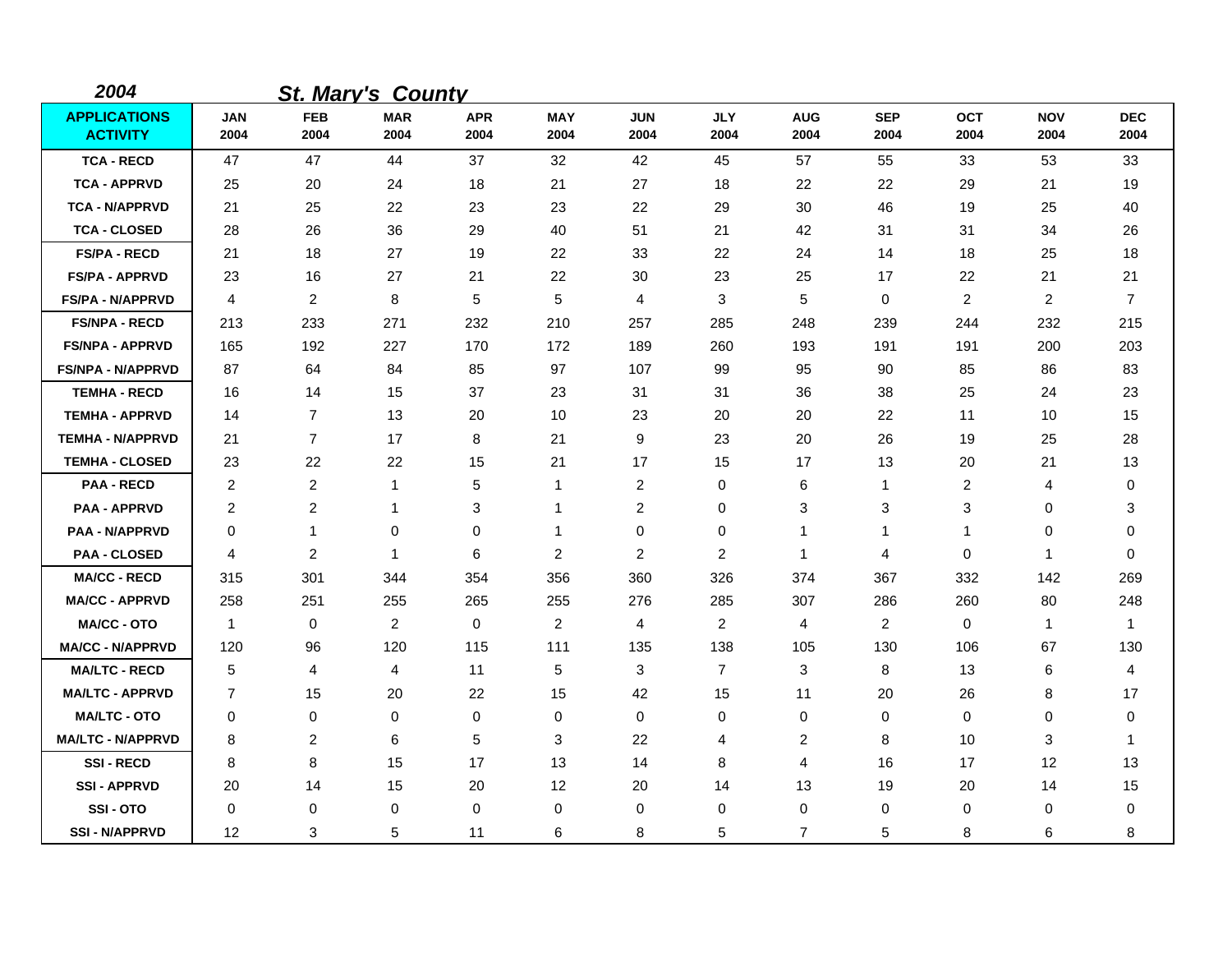| 2004                             |                    |                    | <b>St. Mary's County</b> |                    |                    |                    |                    |                    |                    |                    |                    |                    |
|----------------------------------|--------------------|--------------------|--------------------------|--------------------|--------------------|--------------------|--------------------|--------------------|--------------------|--------------------|--------------------|--------------------|
| <b>CASELOAD</b><br><b>COUNTS</b> | <b>JAN</b><br>2004 | <b>FEB</b><br>2004 | <b>MAR</b><br>2004       | <b>APR</b><br>2004 | <b>MAY</b><br>2004 | <b>JUN</b><br>2004 | <b>JLY</b><br>2004 | <b>AUG</b><br>2004 | <b>SEP</b><br>2004 | <b>OCT</b><br>2004 | <b>NOV</b><br>2004 | <b>DEC</b><br>2004 |
| <b>TCA - CASE/PAID</b>           | 354                | 346                | 342                      | 332                | 324                | 315                | 314                | 303                | 306                | 321                | 300                | 297                |
| <b>TCA - ADULT/RECIP</b>         | 258                | 257                | 253                      | 242                | 235                | 220                | 219                | 205                | 204                | 205                | 193                | 190                |
| <b>TCA - CHILD/RECIP</b>         | 671                | 659                | 648                      | 656                | 624                | 604                | 621                | 592                | 615                | 611                | 591                | 555                |
| <b>TCA - TOTAL/RECIP</b>         | 929                | 916                | 901                      | 898                | 859                | 824                | 840                | 797                | 819                | 816                | 764                | 745                |
| <b>TCA - NET/EXPEND</b>          | \$131,400          | \$129,357          | \$155,702                | \$133,206          | \$128,914          | \$109,341          | \$127,109          | \$116,307          | \$113,855          | \$114,035          | \$119,950          | \$111,222          |
| <b>FS/PA - H/HOLD CERT</b>       | 745                | 732                | 724                      | 724                | 721                | 711                | 715                | 698                | 717                | 719                | 709                | 696                |
| <b>FS/PA - H/HOLD PART</b>       | 743                | 730                | 720                      | 722                | 719                | 709                | 711                | 692                | 714                | 715                | 706                | 695                |
| <b>FS/PA - INDVD PART</b>        | 1,263              | 1,252              | 1,254                    | 1,271              | 1,239              | 1,226              | 1,236              | 1,172              | 1,218              | 1,217              | 1,196              | 1,155              |
| <b>FS/NPA - H/HOLD CERT</b>      | 1,511              | 1,512              | 1,581                    | 1,565              | 1,571              | 1.559              | 1.604              | 1,658              | 1.640              | 1,634              | 1,659              | 1,684              |
| <b>FS/NPA - H/HOLD PART</b>      | 1,503              | 1,498              | 1.564                    | 1,550              | 1,558              | 1.548              | 1,593              | 1,638              | 1,619              | 1,627              | 1,646              | 1,673              |
| <b>FS/NPA - INDVD PART</b>       | 3,890              | 3,860              | 3,958                    | 3,919              | 3,981              | 3,955              | 4,050              | 4,198              | 4,155              | 4,217              | 4,265              | 4,301              |
| <b>FS/TOTAL - ISSUED</b>         | \$409,005          | \$407,981          | \$417,945                | \$421,743          | \$421,703          | \$419,900          | \$427,110          | \$435,523          | \$436,036          | \$473,708          | \$476,434          | \$472,603          |
| <b>GPA/PW - CASE/PAID</b>        | 0                  | 0                  | $\mathbf 0$              | 0                  | $\mathbf 0$        | 0                  | 0                  | 0                  | $\mathbf 0$        | 0                  | 0                  | 0                  |
| <b>TEMHA - CASE/PAID</b>         | 176                | 154                | 144                      | 149                | 144                | 134                | 179                | 165                | 170                | 167                | 155                | 164                |
| <b>TEMHA - RECIP</b>             | 174                | 151                | 143                      | 148                | 143                | 134                | 177                | 164                | 168                | 166                | 154                | 162                |
| <b>TEMHA - NET/EXPEND</b>        | \$22,168           | \$24,004           | \$12,529                 | \$27,338           | \$17,672           | \$27,275           | \$25,079           | \$22,872           | \$7,029            | \$40,421           | \$26,241           | \$17,301           |
| <b>PAA - CASE/PAID</b>           | 61                 | 61                 | 61                       | 64                 | 57                 | 67                 | 58                 | 64                 | 54                 | 54                 | 52                 | 69                 |
| <b>PAA - RECIP</b>               | 51                 | 51                 | 52                       | 55                 | 48                 | 51                 | 50                 | 55                 | 54                 | 62                 | 60                 | 60                 |
| <b>PAA - NET/EXPEND</b>          | \$14,947           | \$15,063           | \$15,097                 | \$14,209           | \$14,369           | \$14,850           | \$14,642           | \$15,086           | \$14,779           | \$15,427           | \$14,771           | \$16,599           |
| <b>MA\CC - CUC</b>               | 3,760              | 3,936              | 3,845                    | 4,083              | 3,917              | 4,084              | 3,936              | 4,017              | 4,238              | 4,106              | 4,260              | 4,126              |
| <b>MA\CC - SPEND DOWN</b>        | 39                 | 45                 | 36                       | 49                 | 55                 | 64                 | 55                 | 46                 | 58                 | 44                 | 57                 | 44                 |
| <b>MA\LTC - CUC</b>              | 314                | 312                | 315                      | 328                | 330                | 351                | 349                | 351                | 357                | 354                | 356                | 359                |
| <b>MAILTC - SPEND DOWN</b>       | 0                  | $\Omega$           | $\mathbf 0$              | $\mathbf{0}$       | $\mathbf 0$        | $\mathbf 0$        | $\Omega$           | 0                  | $\Omega$           | $\Omega$           | 0                  | 0                  |
| SSI-CUC                          | 1,147              | 1,156              | 1,146                    | 1,155              | 1,097              | 1,099              | 1,095              | 1,106              | 1,115              | 1,097              | 1,114              | 1,096              |
| <b>TCA - RECONS</b>              | 11                 | 6                  | 8                        | 10                 | 13                 | 17                 | 14                 | 16                 | 17                 | 11                 | 17                 | 11                 |
| <b>PAA - RECONS</b>              | 0                  | 0                  | $\mathbf 1$              | $\Omega$           | $\mathbf 0$        | $\mathbf 0$        | $\mathbf{1}$       | 0                  | $\mathbf{1}$       | 2                  | $\mathbf 0$        | $\mathbf 0$        |
| <b>PA/FS - RECONS</b>            | 82                 | 74                 | 87                       | 57                 | 62                 | 80                 | 72                 | 69                 | 78                 | 64                 | 87                 | 72                 |
| <b>NPA/FS - RECONS</b>           | 110                | 105                | 142                      | 104                | 118                | 109                | 143                | 128                | 132                | 108                | 117                | 155                |
| <b>MA/CC - RECONS</b>            | 275                | 333                | 407                      | 313                | 259                | 330                | 398                | 308                | 279                | 299                | 322                | 328                |
| <b>MA/LTC - RECONS</b>           | 13                 | 13                 | 11                       | 9                  | 6                  | 5                  | $\overline{7}$     | 9                  | $\overline{7}$     | 9                  | 6                  | 17                 |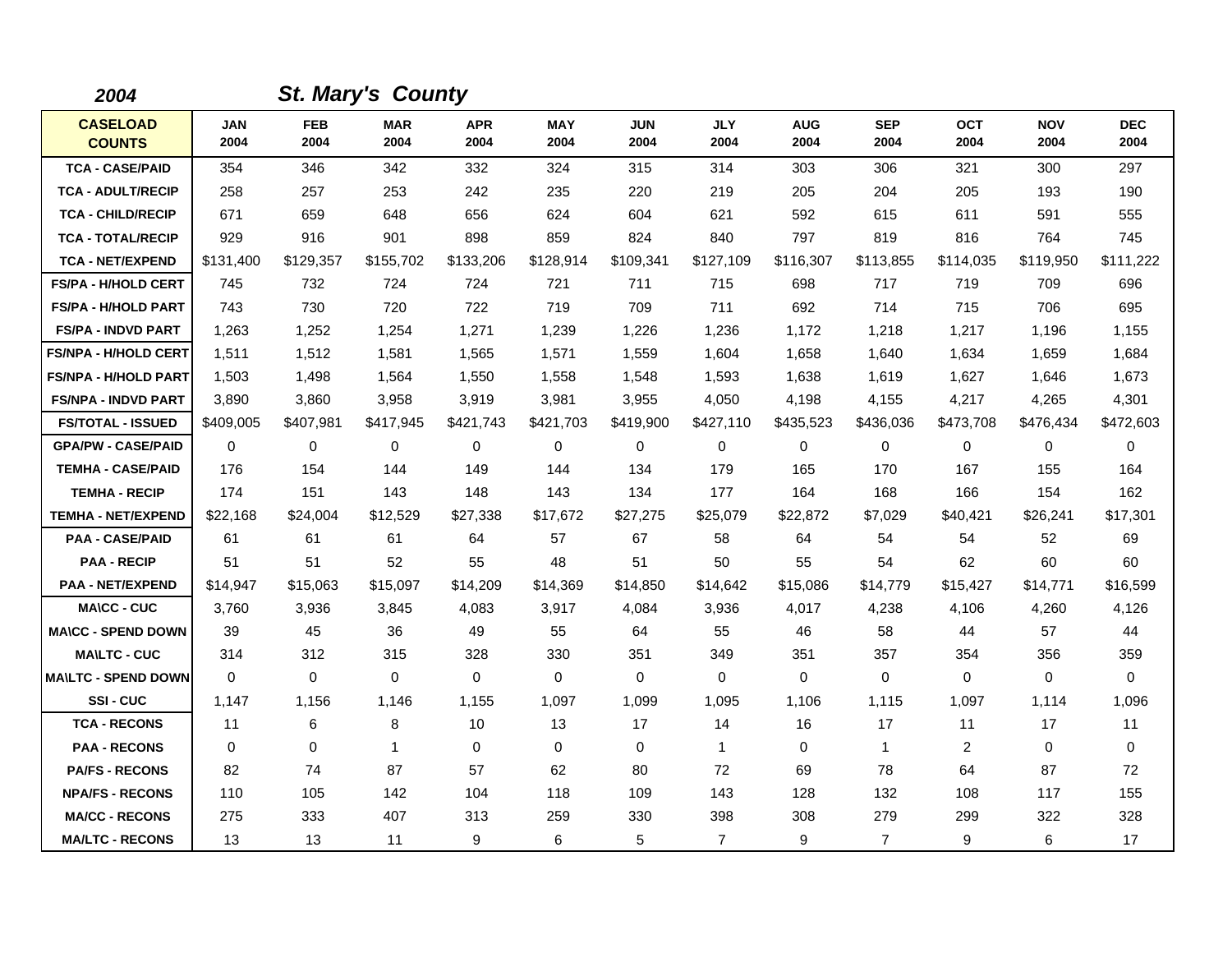| 2005                                   |                    |                    | <b>St. Mary's County</b> |                    |                    |                    |                    |                            |                    |                    |                    |                    |
|----------------------------------------|--------------------|--------------------|--------------------------|--------------------|--------------------|--------------------|--------------------|----------------------------|--------------------|--------------------|--------------------|--------------------|
| <b>APPLICATIONS</b><br><b>ACTIVITY</b> | <b>JAN</b><br>2005 | <b>FEB</b><br>2005 | <b>MAR</b><br>2005       | <b>APR</b><br>2005 | <b>MAY</b><br>2005 | <b>JUN</b><br>2005 | <b>JLY</b><br>2005 | <b>AUG</b><br>2005         | <b>SEP</b><br>2005 | <b>OCT</b><br>2005 | <b>NOV</b><br>2005 | <b>DEC</b><br>2005 |
| <b>TCA - RECD</b>                      | 33                 | 26                 | 65                       | 11                 | 21                 | 24                 |                    |                            |                    |                    |                    |                    |
| <b>TCA - APPRVD</b>                    | 24                 | 14                 | 20                       | 20                 | 16                 | 20                 |                    |                            |                    |                    |                    |                    |
| <b>TCA - N/APPRVD</b>                  | 21                 | 19                 | 57                       | 23                 | 12                 | $20\,$             |                    | NEW FORMAT AS OF JULY 2005 |                    |                    |                    |                    |
| <b>TCA - CLOSED</b>                    | 30                 | 19                 | 28                       | 25                 | 20                 | 25                 |                    |                            |                    |                    |                    |                    |
| <b>FS/PA - RECD</b>                    | 28                 | 16                 | 16                       | 18                 | 18                 | 27                 |                    |                            |                    |                    |                    |                    |
| <b>FS/PA - APPRVD</b>                  | 20                 | 21                 | 24                       | 19                 | 15                 | 29                 |                    |                            |                    |                    |                    |                    |
| <b>FS/PA - N/APPRVD</b>                | $\mathbf{1}$       | $\mathbf{1}$       | 3                        | $\mathbf{1}$       | 5                  | 5                  |                    |                            |                    |                    |                    |                    |
| <b>FS/NPA - RECD</b>                   | 217                | 172                | 231                      | 188                | 205                | 228                |                    | NEW FORMAT AS OF JULY 2005 |                    |                    |                    |                    |
| <b>FS/NPA - APPRVD</b>                 | 152                | 158                | 179                      | 148                | 165                | 208                |                    |                            |                    |                    |                    |                    |
| <b>FS/NPA - N/APPRVD</b>               | 55                 | 61                 | 68                       | 60                 | 84                 | 88                 |                    |                            |                    |                    |                    |                    |
| <b>TEMHA - RECD</b>                    | 31                 | 21                 | 32                       | 35                 | 22                 | 33                 |                    |                            |                    |                    |                    |                    |
| <b>TEMHA - APPRVD</b>                  | 14                 | 20                 | 21                       | 19                 | 21                 | 22                 |                    |                            |                    |                    |                    |                    |
| <b>TEMHA - N/APPRVD</b>                | 16                 | 14                 | 21                       | 15                 | 19                 | 27                 |                    |                            |                    |                    |                    |                    |
| <b>TEMHA - CLOSED</b>                  | 20                 | 16                 | 13                       | 14                 | 19                 | 18                 |                    |                            |                    |                    |                    |                    |
| <b>PAA - RECD</b>                      | 1                  | $\mathbf{1}$       | 3                        | 0                  | 4                  | $\mathbf{1}$       |                    |                            |                    |                    |                    |                    |
| <b>PAA - APPRVD</b>                    | 4                  | $\pmb{0}$          | $\overline{7}$           | 1                  | 3                  | $\boldsymbol{2}$   |                    |                            |                    |                    |                    |                    |
| <b>PAA - N/APPRVD</b>                  | 3                  | $\mathbf{1}$       | $\pmb{0}$                | $\mathbf{1}$       | $\overline{c}$     | 0                  |                    |                            |                    |                    |                    |                    |
| <b>PAA - CLOSED</b>                    | $\mathbf{1}$       | $\overline{c}$     | $\overline{c}$           | 5                  | $\mathbf{3}$       | $\mathbf 0$        |                    |                            |                    |                    |                    |                    |
| <b>MA/CC - RECD</b>                    | 358                | 290                | 314                      | 342                | 306                | 309                |                    |                            |                    |                    |                    |                    |
| <b>MA/CC - APPRVD</b>                  | 224                | 283                | 299                      | 237                | 251                | 224                |                    |                            |                    |                    |                    |                    |
| <b>MA/CC - OTO</b>                     | $\mathbf{1}$       | 0                  | $\overline{2}$           | $\mathbf{1}$       | $\mathbf{1}$       | 0                  |                    |                            |                    |                    |                    |                    |
| <b>MA/CC - N/APPRVD</b>                | 87                 | 96                 | 116                      | 101                | 88                 | 112                |                    |                            |                    |                    |                    |                    |
| <b>MA/LTC - RECD</b>                   | 8                  | $\mathbf{1}$       | 5                        | $\mathbf{1}$       | 4                  | $\overline{2}$     |                    |                            |                    |                    |                    |                    |
| <b>MA/LTC - APPRVD</b>                 | 23                 | 16                 | 17                       | $\mathbf{1}$       | 17                 | 8                  |                    |                            |                    |                    |                    |                    |
| <b>MA/LTC - OTO</b>                    | 0                  | 0                  | 0                        | 0                  | 0                  | 0                  |                    |                            |                    |                    |                    |                    |
| <b>MA/LTC - N/APPRVD</b>               | 5                  | 2                  | $\overline{7}$           | 0                  | 5                  | $\overline{1}$     |                    |                            |                    |                    |                    |                    |
| <b>SSI-RECD</b>                        | $\overline{7}$     | 8                  | 4                        | $\overline{7}$     | 13                 | 10                 |                    |                            |                    |                    |                    |                    |
| <b>SSI-APPRVD</b>                      | 20                 | 15                 | 11                       | 12                 | 14                 | 15                 |                    |                            |                    |                    |                    |                    |
| SSI-OTO                                | 0                  | 0                  | 0                        | 0                  | 0                  | 0                  |                    |                            |                    |                    |                    |                    |
| <b>SSI - N/APPRVD</b>                  | $\overline{7}$     | 6                  | 5                        | 8                  | 5                  | 6                  |                    |                            |                    |                    |                    |                    |